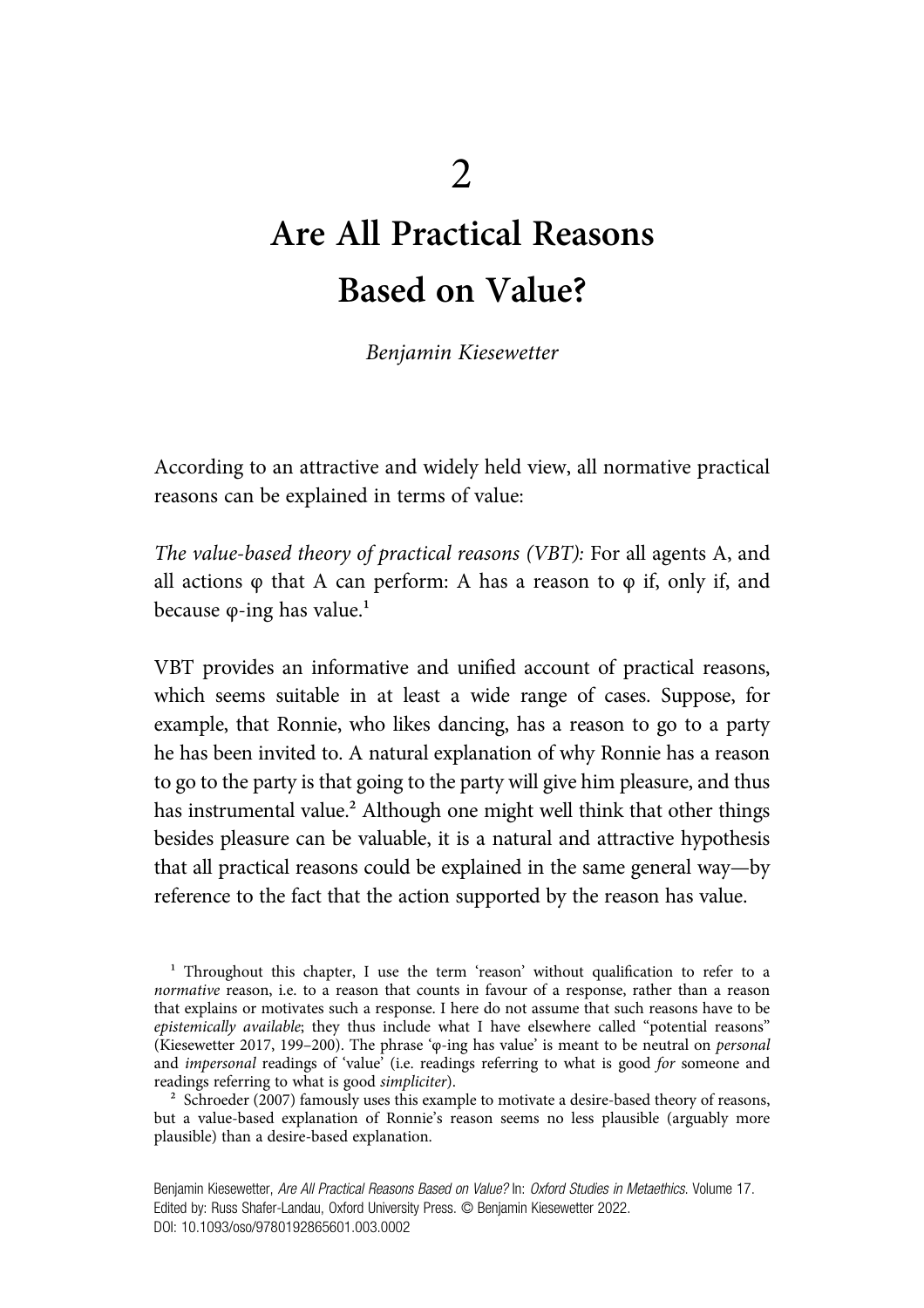VBT includes theories according to which a reason to  $\varphi$  is always explained by the fact that φ-ing promotes a valuable state of affairs. Such theories can be understood as claiming that reasons for action are always based on the *instrumental* value of the action.<sup>3</sup> For example, Barry Maguire holds that "to be a reason for an option is to be a fact about that option's promoting some state of affairs, on the condition that the state of affairs is valuable".<sup>4</sup> Similarly, Roger Crisp claims that "any ultimate reason for action must be grounded in well-being",<sup>5</sup> and that "if some action is of no benefit, there can be no reason to perform it".<sup>6</sup> But VBT also allows reasons to be based on the non-instrumental value of an action, a value that an action might have in virtue of engaging with a final value in a way that does not amount to promoting it. For example, VBT allows a reason to go hiking with friends to be based on the intrinsic value of spending time with friends in this way. Joseph Raz embraces the view that "reason is... explained ... by invoking value".<sup>7</sup> He claims that "reasons are facts in virtue of which ... actions are good"<sup>8</sup> and that "the only reason for any action is that the action, in itself or in its consequences, has good-making properties".<sup>9</sup> On a natural interpretation of these statements, Raz maintains a version of VBT, albeit one in which the action may be finally rather than instrumentally valuable.<sup>10</sup>

In this chapter, I argue that VBT is incompatible with plausible assumptions about the practical reasons that correspond to certain moral rights. I start, in Section 1, by explaining the broader philosophical

 $10$  Raz does not seem to claim—and he elsewhere denies (cf. Raz 2011, 27)—that the value of an action is sufficient for the existence of a reason. However, the passages quoted seem to entail that the value of an action is necessary for and explanatorily prior to a reason to perform it, and these are the implications of VBT that I will focus on. In other works, Raz seems to defend an indirect rather than a direct value-based view (see Section 7 for this distinction) of certain reasons, which might appear to conflict with the passages quoted. It is not my purpose to resolve this potential tension in Raz's work. For another version of VBT that allows reasons to be based on the non-instrumental value of actions, see Wedgwood (2009). VBT also includes theories according to which reasons for action can be based on agent-relative value, which might in turn be understood in terms of agent-relative reasons for desires (cf. Portmore 2011, ch. 3), and it might also be formulated in terms of expected value (cf. Wedgwood 2017, chs 4–5).

<sup>&</sup>lt;sup>3</sup> For simplicity, I assume that instrumental value is a kind of value that actions (or other entities) bear in virtue of promoting some final value, but if one denies that instrumental value is a kind of value (cf. Rønnow-Rasmussen 2002), one can understand VBT as the claim that reasons

for φ-ing are based *either* on the value of φ-ing, or on the fact that φ-ing promotes a value.<br><sup>4</sup> Maguire (2016, 237). <sup>5</sup> Crisp (2006, 37). <sup>6</sup> Crisp (2006, 61).

Maguire (2016, 237). <sup>5</sup> Crisp (2006, 37). <sup>6</sup> Crisp (<br>Raz (1999, 22). <sup>8</sup> Raz (1999, 23). <sup>9</sup> Raz (2001, 2). ⁷ Raz (1999, 22). ⁸ Raz (1999, 23). ⁹ Raz (2001, 2).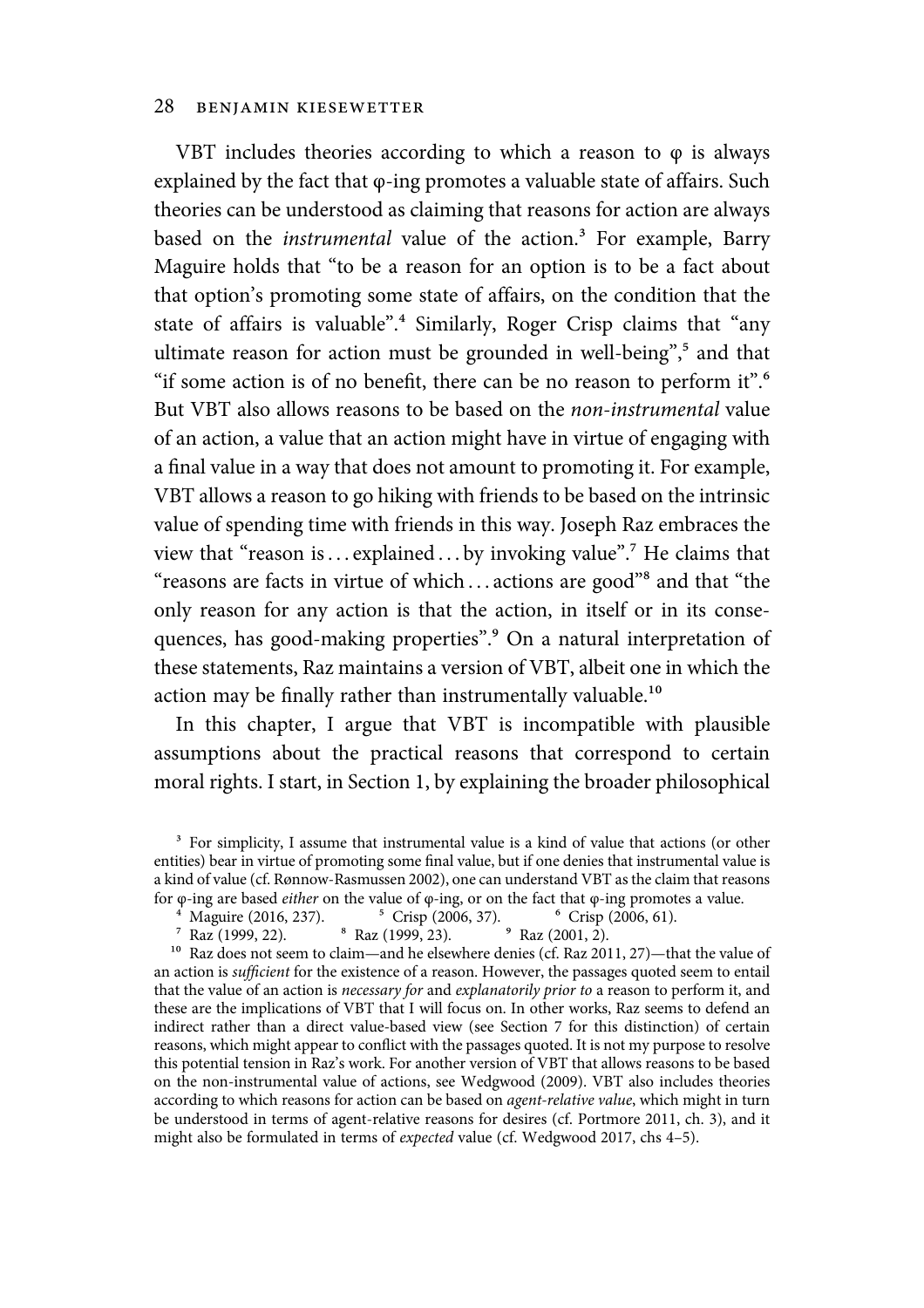relevance of VBT as well as the dialectical ambitions and argumentative strategy of this chapter. In Sections 2 and 3, I argue that reasons provided by valid promises are not value-based. In Section 4, I suggest that this argument generalizes in an interesting way: reasons based on the exercise of a normative power are generally not value-based. Section 5 illustrates this with the example of reasons to obey. In Section 6, I finally provide an example of reasons that are neither value-based nor based on the exercise of a normative power: reasons to respect other people's property. I offer a diagnosis about what unites the three counterexamples and discuss some upshots for the theory of rights and the theory of reasons in Section 7, before concluding in Section 8 by way of considering the theoretical options we are left with after rejecting VBT.

## 1. Preliminaries

VBT is not only in itself an interesting theoretical hypothesis about the nature of practical reasons; it is also relevant for a number of other important philosophical questions. For one, VBT is closely related to (and arguably entails) the claim (championed by G.E. Moore among others) that the right is determined by the good.<sup>11</sup> Although it does not directly entail consequentialism, it is congenial to it, and it has been argued that VBT entails consequentialism when combined with plausible additional assumptions.<sup>12</sup> Secondly, VBT has been presented as an important component of a more general Value-First Approach to normativity, which provides an alternative and a challenge to the popular Reasons-First Approach.<sup>13</sup>

<sup>&</sup>lt;sup>11</sup> See Moore (1903, 146–8). This is so even if VBT is combined with an analysis of value in terms of reasons for evaluative attitudes. The view that reasons for action are determined by reasons for evaluative attitudes can be understood as a variant of the claim that the right is determined by the good.

 $12$  Portmore (2011, chs 2–3).

<sup>&</sup>lt;sup>13</sup> See esp. Maguire (2016) and Wedgwood (2017, ch. 4). Many epistemic teleologists, such as Foley (1987) and Goldman (2001), seem to assume such a general Value-First Approach as well. To say that VBT can be an important component of a Value-First Approach is not to say that it entails it or is entailed by it. Since VBT can be combined with passing the buck from values to reasons for attitudes, it is compatible with the view that reasons are more fundamental than value. At the same time, a proponent of the Value-First Approach might reject VBT in favour of an indirect value-based view (see Section 7).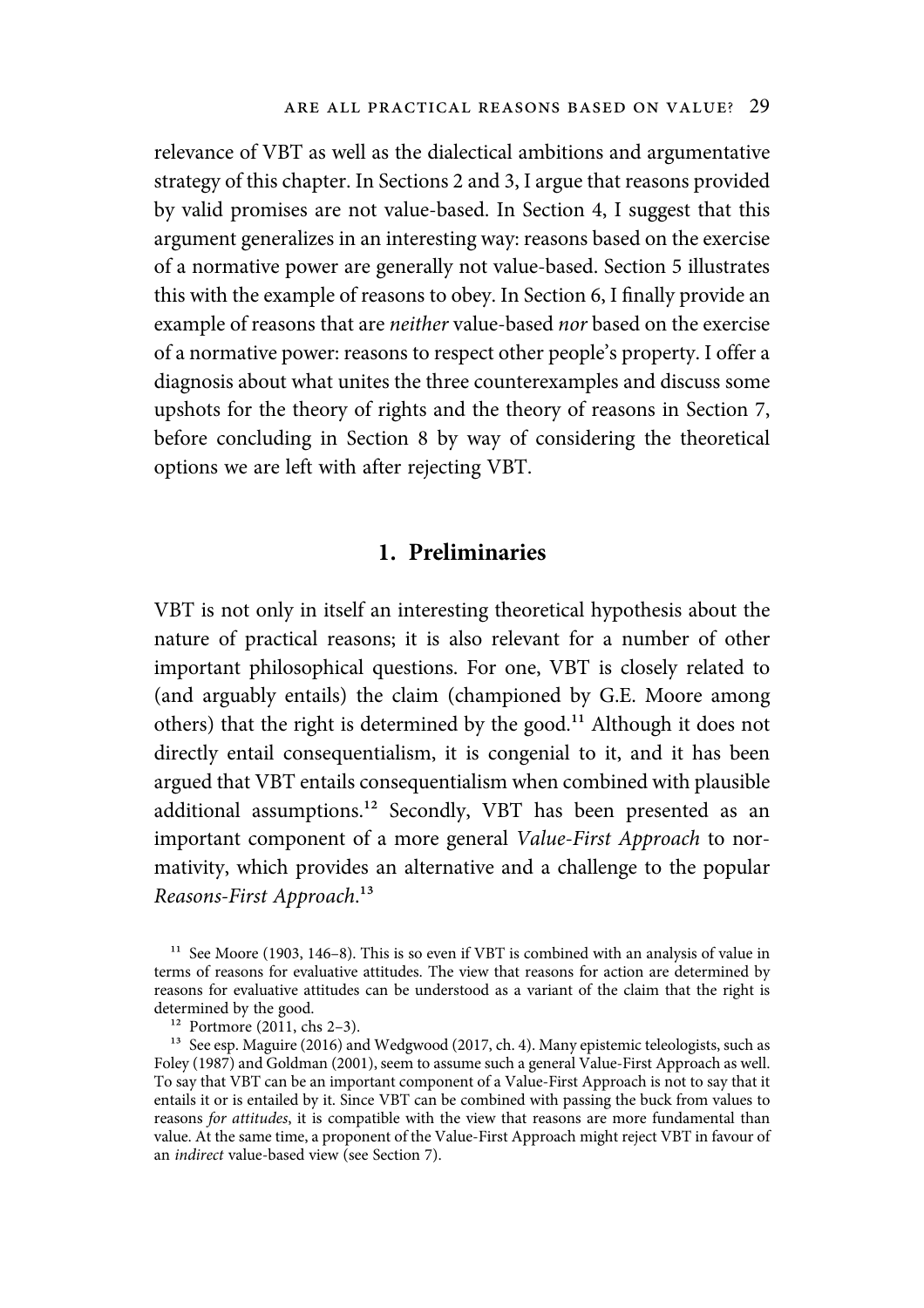On some views, VBT is underwritten by a conceptual or metaphysical analysis that reduces reasons to values. For example, Stephen Finlay holds that "the concept of a normative reason for an agent S to do A is that of an explanation why it would be good... for S to do  $A^{n,14}$  And Maguire's version of VBT purports to provide "an analysis of what it is to be a reason".<sup>15</sup> As I have formulated VBT, the explanation of reasons that it postulates need not be a conceptual or constitutive explanation. But since VBT is entailed by a metaphysical or conceptual analysis, a rejection of VBT also entails a rejection of these reductive claims.

One implication of the arguments presented in the next sections is that a Value-First Approach to normativity faces severe problems even in the domain where it seems initially most plausible. Typically, value-based approaches to normativity are criticized for being unable to account for non-practical normativity, most notably the normativity of epistemic reasons and other so-called 'right-kind' reasons for attitudes.<sup>16</sup> In contrast, the arguments given in this chapter attack the value-based approach at its home base—the domain of practical reasons.

At the same time, however, these arguments are only effective against a direct value-based view like VBT, according to which practical reasons must be based on the value of the action supported by the reason. It is consistent with these arguments to hold an indirect value-based view, according to which practical reasons are explained by some other value, such as the value of a rule, motivation, or sanction that is in some way related to the action. Indirect value-based views are beyond the scope of this chapter, but I will at least briefly address their dialectical relevance in Section 7. Throughout this chapter, I use the term 'value-based' as shorthand for 'directly value-based'.<sup>17</sup>

<sup>&</sup>lt;sup>14</sup> Finlay (2019, 62, my emphasis). <sup>15</sup> Maguire (2016, 237).

 $^{16}$  See e.g. Berker (2013) and Way (2013). In response to such worries, some proponents of VBT deny that epistemic and other right-kind reasons are normative, see Kiesewetter (2021) for references and discussion. For a recent survey of the right-kind/wrong-kind terminology, see Gertken and Kiesewetter (2017).

<sup>&</sup>lt;sup>17</sup> Note that direct value-based theories include theories that base reasons for  $\varphi$ -ing on the value of a state of affairs that is promoted by φ-ing (see footnote 3). The distinction between direct and indirect value-based theories is analogous to the distinction between direct and indirect consequentialism.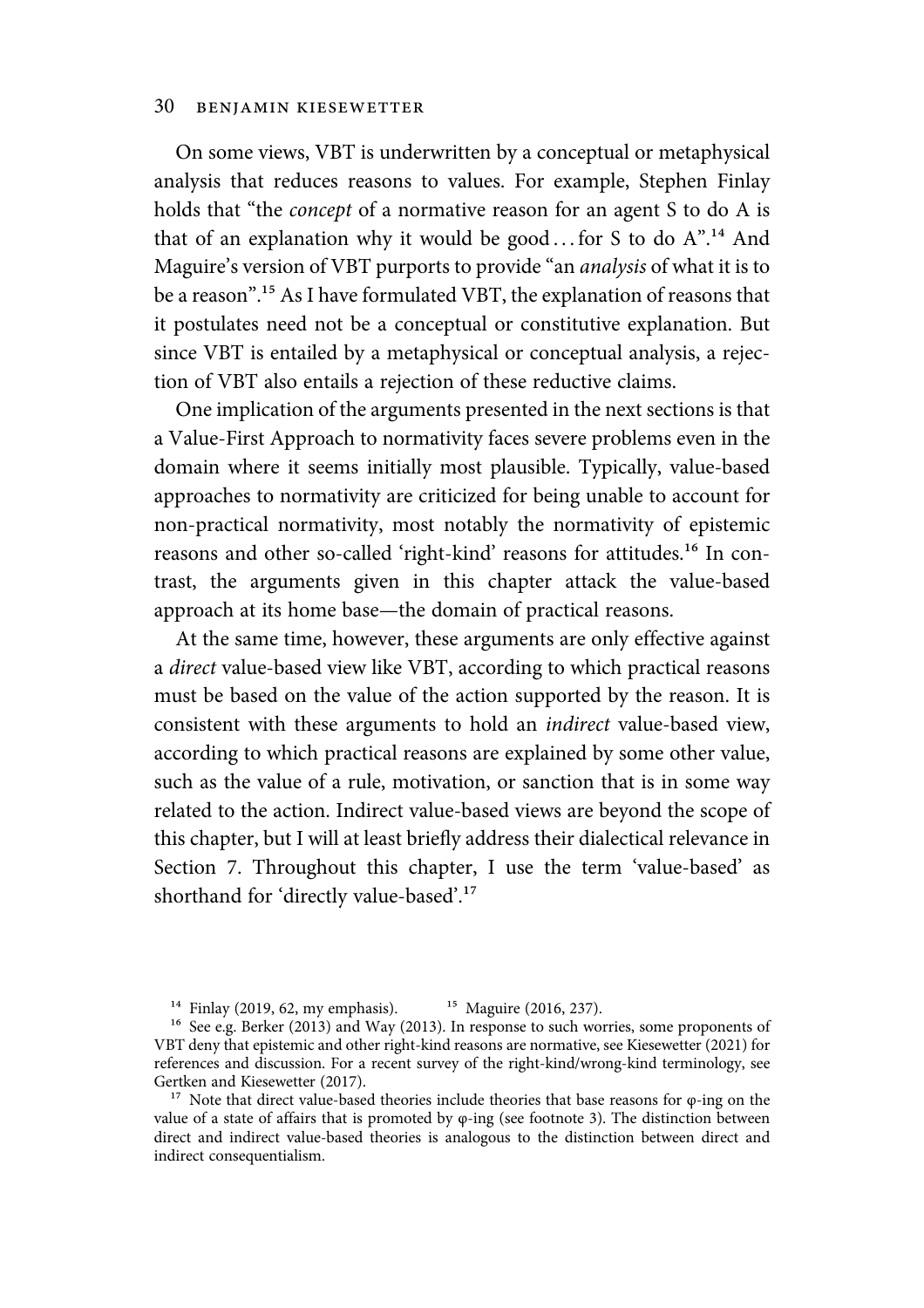The arguments that I will put forward against VBT are based on substantive, first-order normative assumptions. While these assumptions are all, I think, plausible elements of common sense morality, they are not uncontroversial among ethical theorists, and those proponents of VBT who are also drawn to standard forms of act consequentialism often reject them. It is not my aim to defend these elements of common sense morality against standard forms of consequentialism here. But while my arguments are thus dialectically ineffective with regard to philosophers with revisionist consequentialist commitments, they can still move those who want to preserve the elements of common sense morality that stand up to pretheoretical reflection. These include proponents of VBT who reject consequentialism as well as those who defend non-revisionist forms of it.<sup>18</sup> Most notably, it includes all readers who aren't already committed to rejecting the relevant elements of common sense morality and who wonder open-mindedly whether they should accept VBT. And even those who are ready to reject my normative assumptions might ask themselves whether the correct metaethical theory about the explanation of practical reasons should depend on the rejection of pretheoretically plausible elements of common sense morality.<sup>19</sup>

A final note on my argumentative strategy. One way to attack VBT is to question that an option's value is sufficient for there being reason to take that option. There can be valuable options that cannot be taken for a reason (such as, e.g. the option of going to a surprise party thrown in one's honour),<sup>20</sup> and if reasons must be capable of figuring as motivating considerations or premises of practical reasoning, then the value of an option does not guarantee the presence of a reason.<sup>21</sup> While I have sympathies with this concern, I don't think that it constitutes a

 $18$  For example, Raz (2001, 6) and Wedgwood (2009, §5) both stress that allowing actions to be intrinsically valuable makes their versions of VBT non-consequentialist, and Portmore (2011, ch. 3) presents his version of VBT in the context of what he calls "commonsense consequentialism".

<sup>&</sup>lt;sup>19</sup> Rowland (2019, ch. 2) argues on the basis of a principle of first-order neutrality against a value-based theory of reasons for pro-attitudes. My own arguments do not presuppose such a neutrality principle; my point here is merely that those who reject my normative assumptions might still have to accept my conclusion if they accept a neutrality principle.

 $\frac{20}{20}$  See Schroeder (2007, 33).

<sup>&</sup>lt;sup>21</sup> See esp. Brunero (2013, §4) for this line of criticism. I argue against the existence of surprise-party reasons myself in Kiesewetter (2016, §3).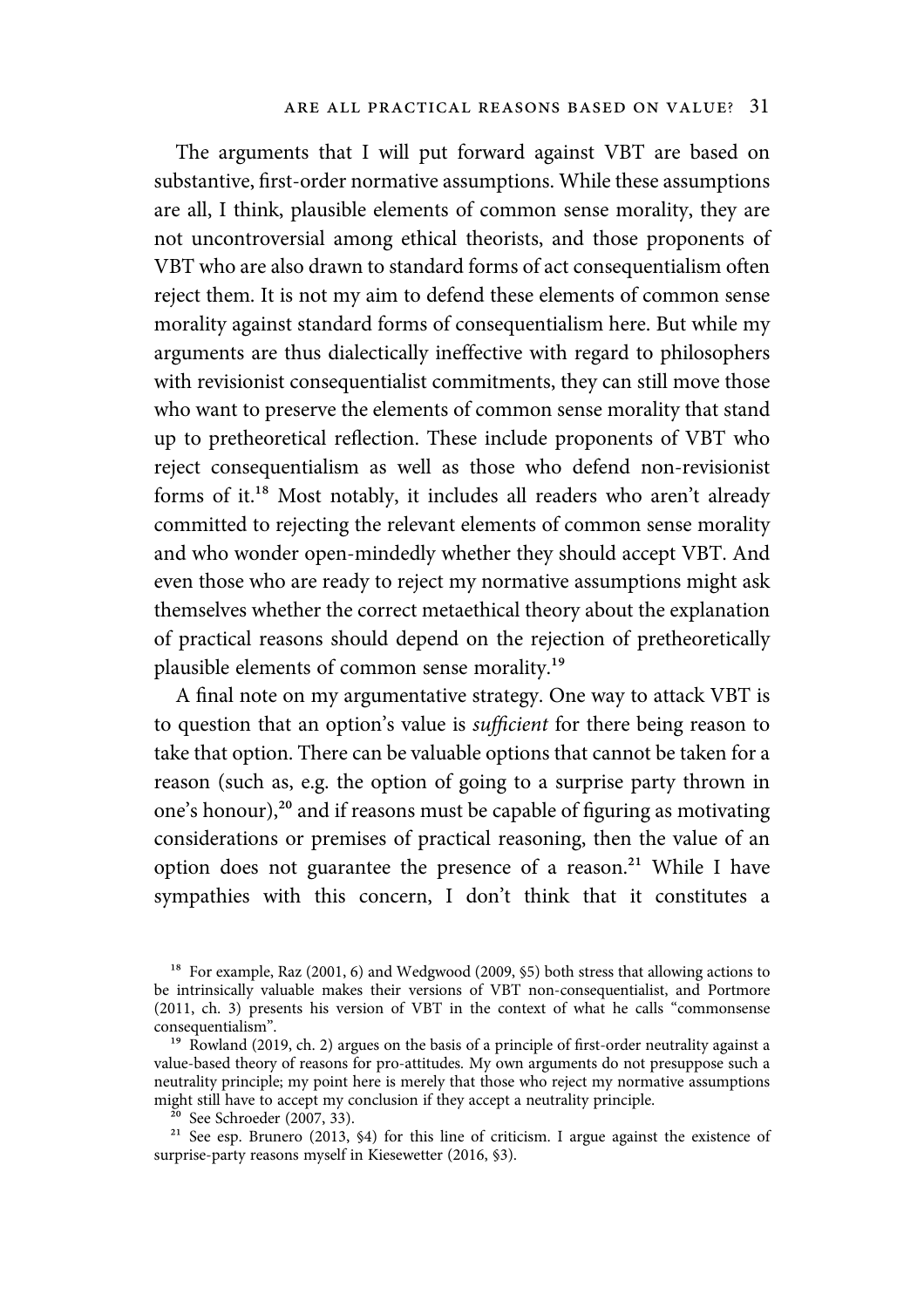principled obstacle to an explanation of reasons in terms of values. Proponents of a value-based view might concede that the conditions for practical reasons are more complex than what is suggested by VBT and expand the explanans accordingly. There is a challenge of avoiding circularity but, without further argument, we should not assume that this challenge cannot be met—at least, this is not the line of argument that I am pursuing. Instead, I will focus on two other implications of VBT: that the value of the option is *necessary* for the presence of a reason, and that the value of the option is always explanatorily prior to the reason to take it.

# 2. Promissory Reasons, First Pass: The Extensional Argument

It is widely agreed among moral philosophers that promises create moral obligations and thus moral reasons for actions. Drawing on Raz, I will call obligations and reasons that are generated by promises "promissory" obligations and reasons, and the principle that underwrites the generation of such obligations or reasons "the promising principle":

The promising principle: If A validly promises B to φ, then A has an obligation, and thus a moral reason, to  $\varphi$ <sup>22</sup>

My formulation of the promising principle reflects the fact that promissory obligations (like other moral obligations) are normative and thus involve reasons for action. Arguably, the notion of a moral obligation is more complex than that of a moral reason, because an obligation is a particularly stringent reason. Raz's proposal is that obligations are reasons that are "protected" from being defeated by certain kinds of competing reasons.<sup>23</sup> But the nature of this protection is controversial, and for my purposes it is sufficient to assume that obligations involve reasons. The relevant notion of obligation is, moreover, not the notion of an all-things-considered obligation. While obligations plausibly cannot

<sup>22</sup> Cf. Raz (1986, 173). <sup>23</sup> See e.g. Raz (1979, 234–5).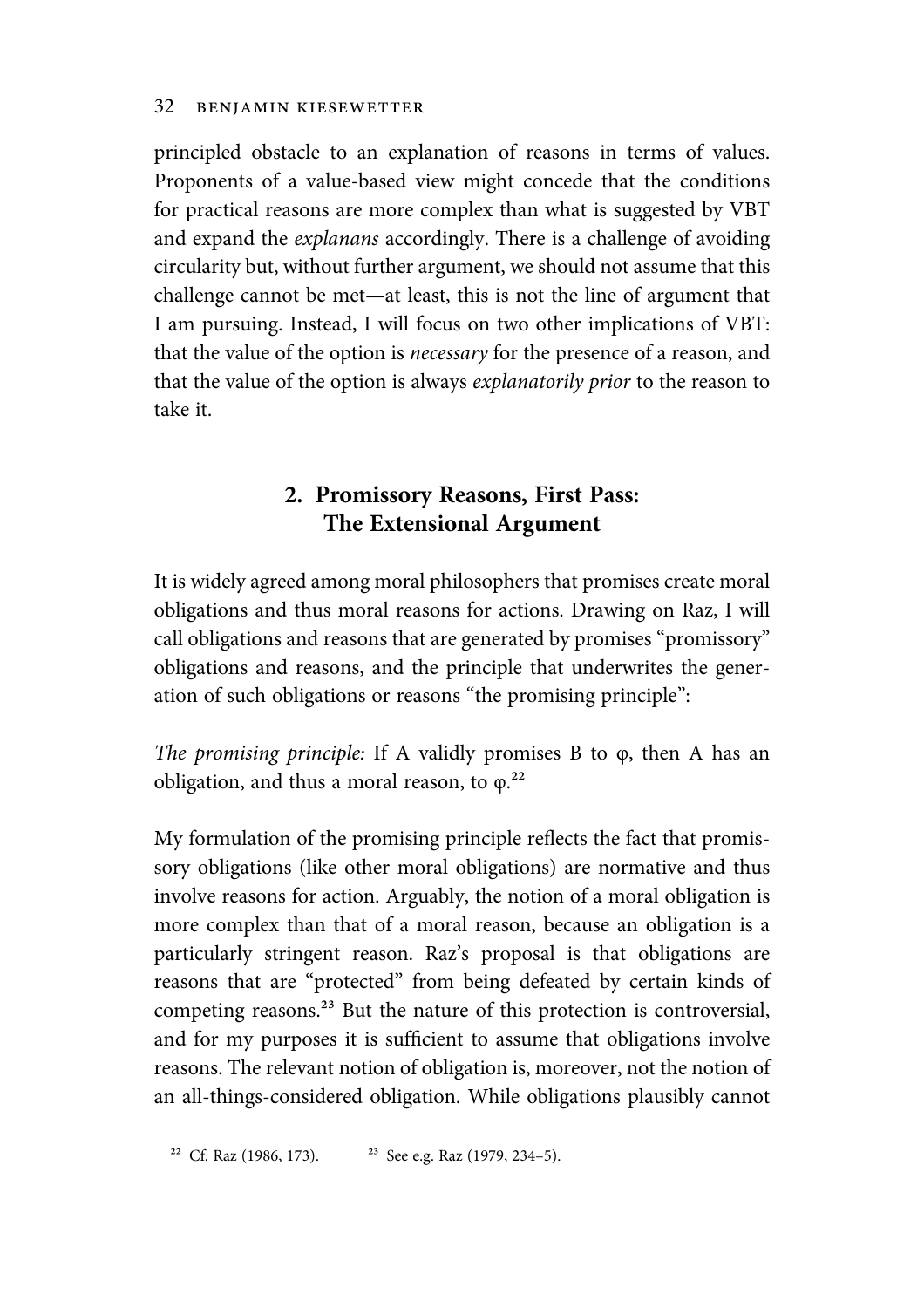be outweighed by just any kind of competing reason, they can at least conflict with other obligations, and these other obligations may, on occasion, gain the upper hand.

The promising principle figures (more or less explicitly) in many historical discussions of promises—including those of Hobbes, Hume, Kant, and Ross—as well as contemporary accounts.<sup>24</sup> It is intuitively appealing and seems implicit in the practice of promising itself. As Raz notes, it is paradoxical to say 'I hereby promise to φ, but I have no reason to  $\varphi$ <sup>25</sup>.<sup>25</sup> It is constitutive of the very speech act of promising that promisors communicate an intention to undertake an obligation to perform the promised action, and hence one cannot sincerely promise an action without believing that one thereby incurs an obligation to perform the promised action (at least putting aside uncertainty about whether the validity conditions are satisfied). Since belief in the promising principle is itself a necessary condition for sincerely participating in the practice of promising, any vindicating account of that practice has to accommodate the promising principle.

The restriction to *valid* promises is necessary because it seems plausible that promises are binding only under certain conditions. For example, it is widely agreed that promises that are given under duress or false pretences are not valid. Perhaps (although this is more controversial) the same is true for promises to perform impermissible acts. Crucially, however, the value of the promised act is not a condition of the validity of a promise: we can validly promise actions that are valueless. In an article discussing the relation between reasons and value, Jonathan Dancy presents an example of such a promise:

Suppose that I promise my children that I will tie my right shoelaces before my left shoelaces on alternate days of the week if they will do their homework without fuss. One can imagine arguing that though I ought to tie my right shoelaces before my left shoelaces today, since I did the opposite yesterday, my doing so has no value of any form.<sup>26</sup>

<sup>&</sup>lt;sup>24</sup> See e.g. Raz (1977; 2014); Shiffrin (2008); Bruno (2020). <sup>25</sup> Cf. Raz (1977, 212).

<sup>&</sup>lt;sup>26</sup> Dancy (2000, 168).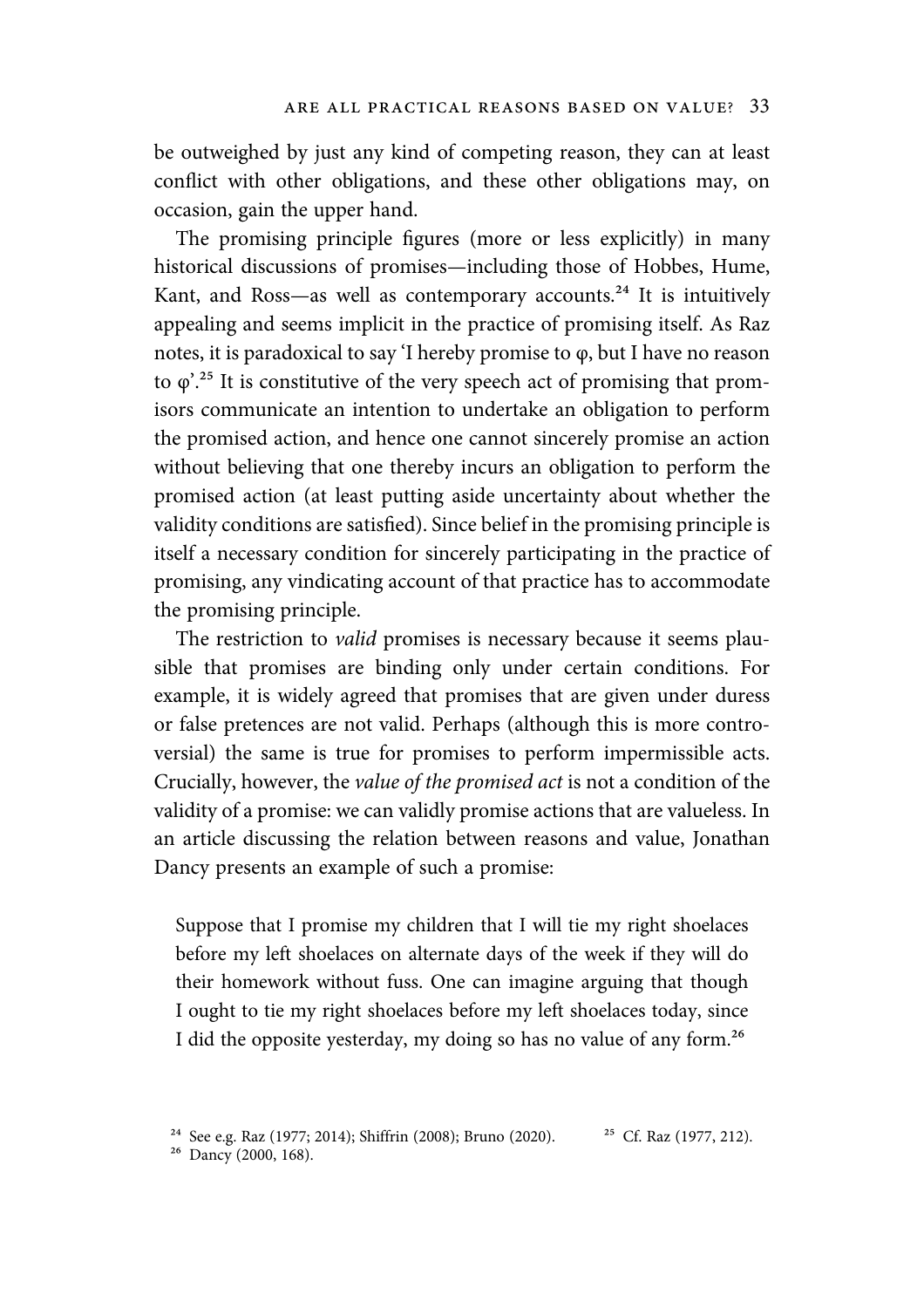This passage suggests the following extensional argument against VBT: since one can validly promise valueless actions, and valid promises create reasons for action, there can be reasons for valueless actions. In response, proponents of VBT might challenge the assumption that promises for entirely valueless actions can meet the validity conditions of promises. On some accounts, promises are valid only if they have been accepted by the promisee, or even involve some sort of joint commitment to the promisor's living up to the promise.<sup>27</sup> This might be taken to suggest that promises can be valid only if the promisee wants it to be fulfilled or takes its fulfilment to be in her interest. Dancy's children, for example, might take an interest in their father's abiding by his promise, simply because they think this would be funny.

But this reply is unconvincing for two reasons. The first is that one can accept a promise without wanting it to be fulfilled or believing its fulfilment to be in one's interest, for example if one accepts a promise out of politeness or in order to prove to someone the unreliableness of the promisor.<sup>28</sup> The second is that promisees might accept a promise while falsely believing that its fulfilment is in their interest. To illustrate, suppose that my children want me to promise that I buy them a liquorice stick they have seen in a store. I might be pressed to give that promise in order to avoid drama on the way to nursery school, being aware that they actually don't like liquorice. After I have done that, my children are surely in the position to demand that I abide by my promise. I may regret my promise, or offer them a deal that involves their releasing me from my promise, but I cannot regard myself being released from the obligation to keep my promise on grounds of the fact that the fulfilment is not in fact in their interest.<sup>29</sup>

A better reply to the extensional argument is to concede that one can validly promise valueless actions, but maintain that by promising such actions one ensures that the action is no longer valueless. By promising to φ one makes it the case that φ-ing is an instance of promise-keeping, and being an instance of promise-keeping, one might argue, is itself a

<sup>&</sup>lt;sup>27</sup> See esp. Gilbert (2014, ch. 13). <sup>28</sup> See e.g. Raz (1977, 213–14).

<sup>&</sup>lt;sup>29</sup> Note that this doesn't mean that my children's interests couldn't give me reasons for breaking my promise that outweigh my promissory obligation. This may well be so, but it doesn't show that I don't have a promissory obligation.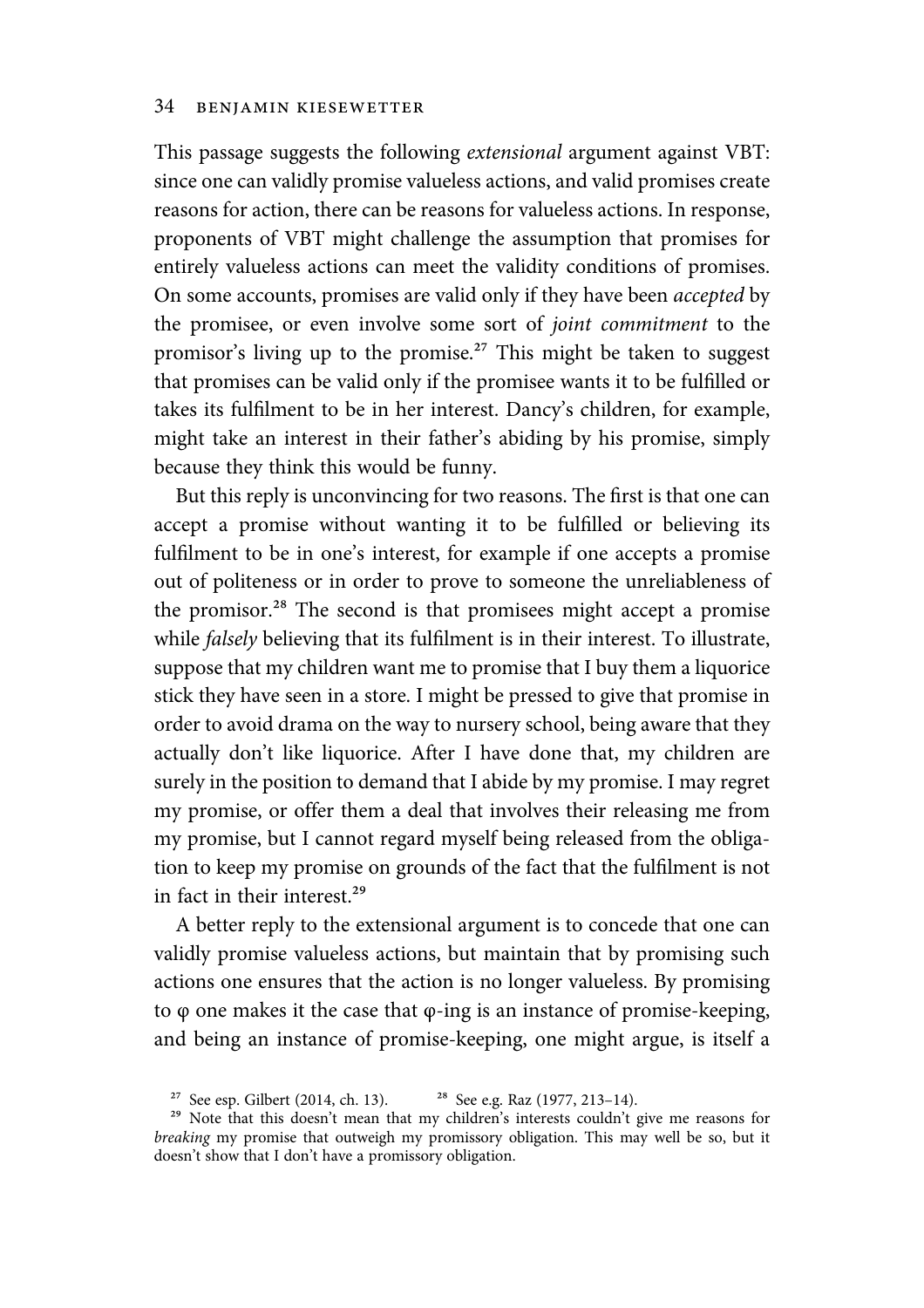respect in which an action can be good. So, even if one can validly promise valueless actions, it doesn't follow that one can have reasons for valueless actions, since by promising such acts one ensures that they are valuable in at least one respect.

At least initially, this seems to be a plausible reply to the extensional argument against VBT. This argument is valid only if one assumes that promising does not itself make the promised action valuable, and proponents of VBT can escape it by assuming that promise-keeping is as such valuable. In the next section, however, I will argue that this does not ultimately help the proponents of VBT. This is because on the only plausible way of defending the view that promise-keeping is valuable, this value cannot explain promissory reasons.

# 3. Promissory Reasons, Second Pass: The Explanatory Argument

If acts of promise-keeping are good, what makes them good? In many cases, keeping a promise is good in virtue of such properties as preserving or establishing trust, or meeting expectations one has raised. But these are not necessary features of keeping a valid promise. A promisor may be so unworthy of trust that his promise does not raise expectations, and he might not be in the position to establish or preserve trust by keeping it, but the promise might still have been validly given.<sup>30</sup> In order to counter the extensional argument, the defender of VBT must point to a *necessary* feature shared by all acts of keeping a valid promise that makes such acts good.

Moreover, the keeping of invalid promises might on occasion also be good in virtue of meeting expectations or establishing trust. So the reasons that are explained by invoking these values do not seem to be promissory reasons, which are specifically generated only by valid promises. The defender of VBT needs to point not only to a necessary

 $30$  See esp. Shiffrin (2008, 487–9) in response to Scanlon (1998, 311–14). The same point applies to explanations in terms of the value of the convention of promising: breaking a valid promise perhaps often but not necessarily subverts the practice of promising.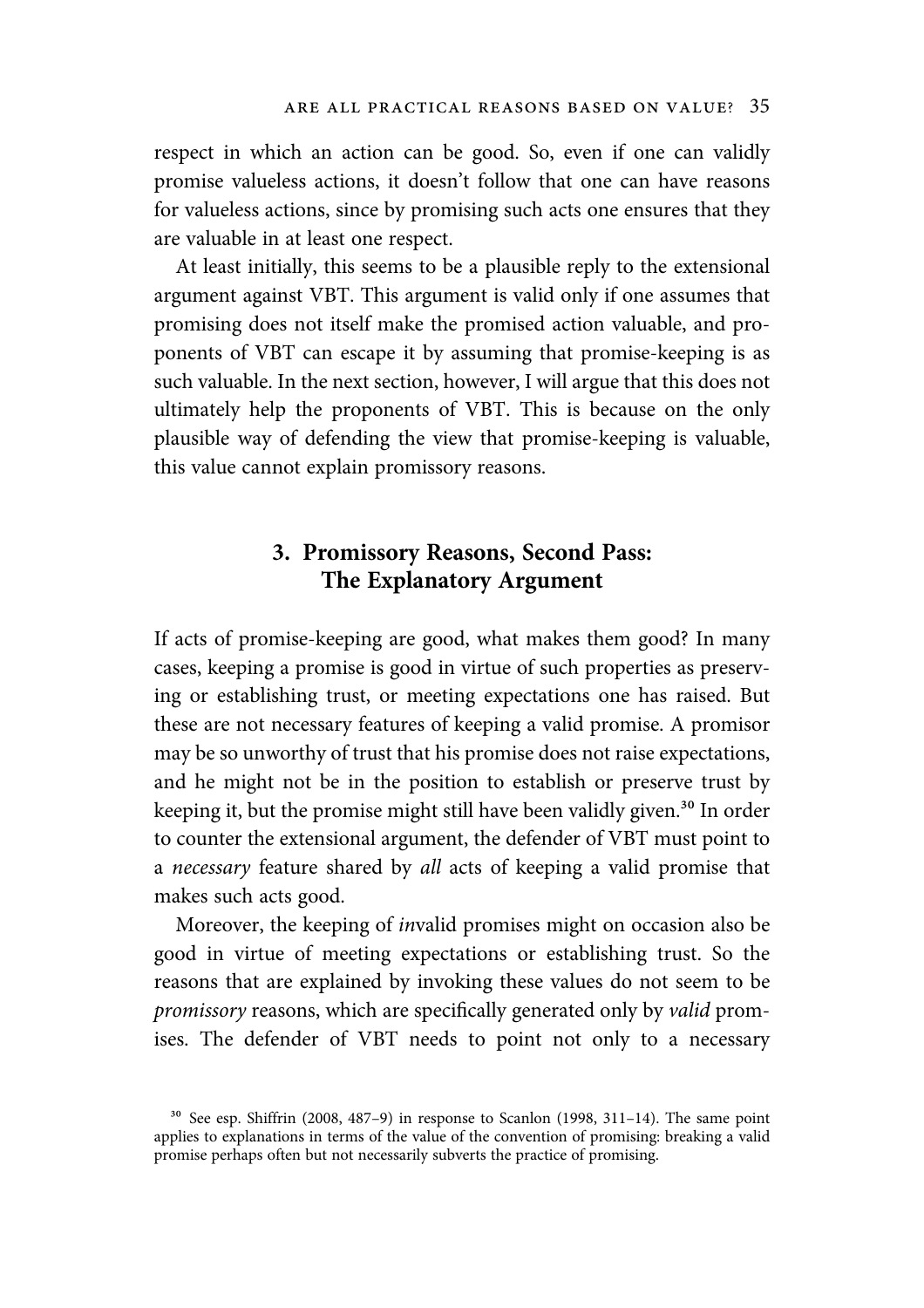good-making feature of keeping valid promises, but to one that is specific to the keeping of valid promises in particular.

I claim that the only necessary feature of keeping a valid promise that makes acts of promise-keeping good and that is specific to the keeping of valid promises is that keeping a valid promise fulfils an obligation one has incurred by making the promise. Firstly, in contrast to preserving trust, meeting expectations, and the like, fulfilling an obligation is a necessary feature of keeping a valid promise. Secondly, it is a feature that is specific to the keeping of a valid promise. Thirdly, it is plausibly a good-making feature. We have reason to care whether we meet our obligations, and it seems fitting to value performance of one's duty. This suggests that fulfilling an obligation is a respect in which an action is good. Thus, fulfilling an obligation is a necessary feature of keeping valid promises that is specific to the keeping of valid promises and that makes such acts good. Fourthly, there does not seem to be any other such feature.

While these points are consistent with VBT's extensional implication, according to which there is reason to  $\varphi$  iff  $\varphi$ -ing has value, they pose a problem for its explanatory implication, according to which there is reason to φ *because*  $φ$ -ing has value. To see this, consider the following explanatory argument against VBT:

- (1) Part of the explanation of why keeping promises is good is that there is an obligation to keep one's promises.
- (2) The obligation to keep one's promises is partly constituted by a reason to keep one's promises.
- (3) If x is a constitutive part of y, and y is part of the explanation of z, then  $z$  cannot explain  $x$ .
- (4) Therefore, that keeping promises is good cannot explain why there is a reason to keep one's promise.

As the argument is deductively valid, and it is difficult to see how one could deny premise (3) as a general assumption about the nature of explanations, proponents of VBT seem forced to reject either premise (1) or (2). Let me consider these options in turn, starting with premise (2). This premise follows from the assumption that moral obligations are generally constituted (in part) by moral reasons, and it may be denied by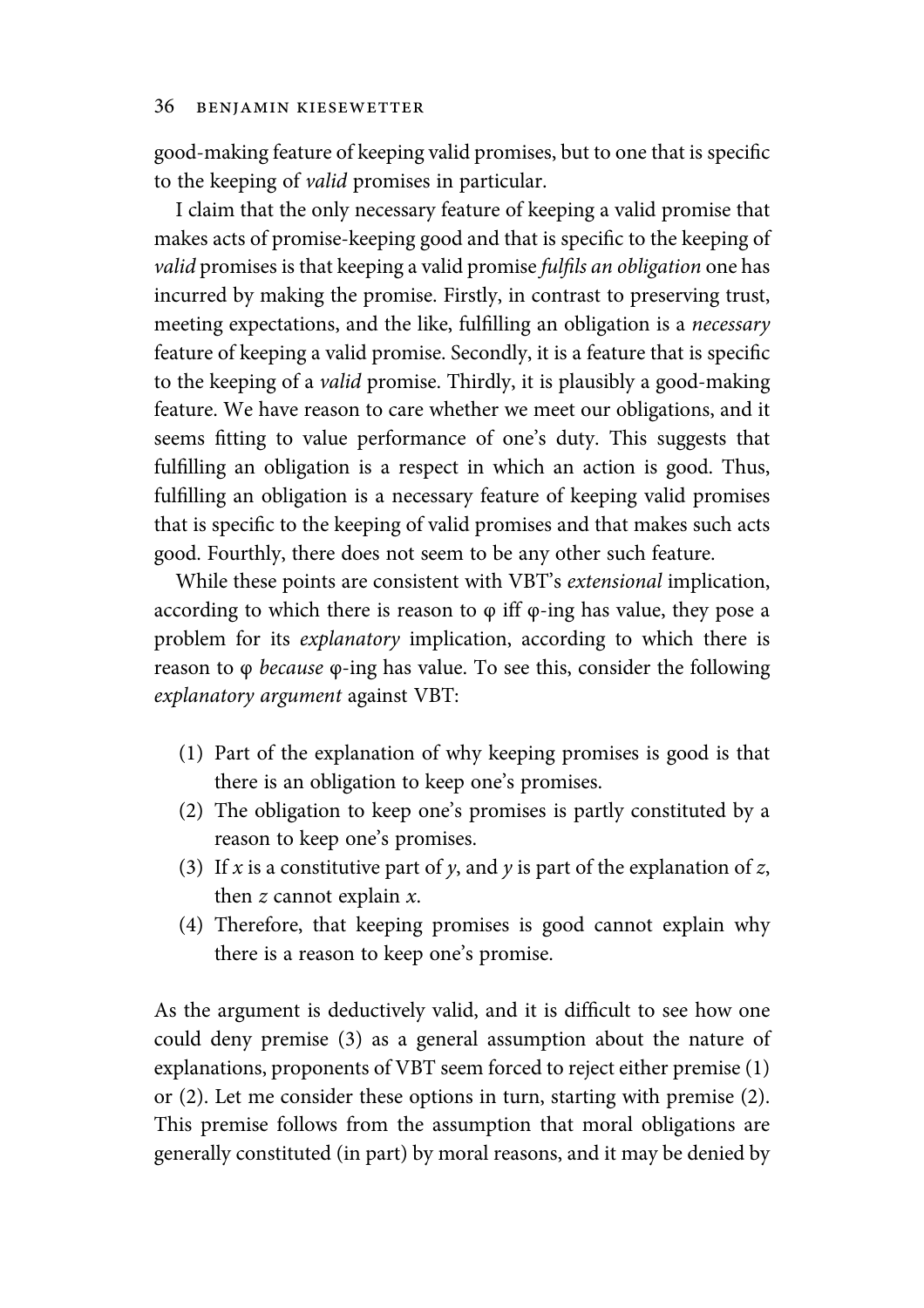claiming that moral obligations hold independently of reasons. It might still be true that moral obligations entail reasons, because the fact that one is morally obliged to φ might still be a reason to φ. But on the view under consideration, this would be a substantial normative truth, comparable to the truth that the fact that an action is painful entails that there is a reason to avoid it.

Speaking for myself, I have trouble understanding such a reasonindependent notion of a moral obligation. This is not a concern with the notion of a reason-independent obligation as such. I have a grasp on what it means to have a reason-independent notion of a *legal* obligation, for example. One will take the notion of a legal obligation to be reasonindependent if one thinks that legal obligations are positive, social facts. This is a respectable conception of legal obligations, and I have no objection to it. But moral obligations are not just positive, social facts; they are intrinsically normative. And I don't know what it would mean to say that moral obligations are intrinsically normative if not that they are constituted by reasons.<sup>31</sup>

But there is also a further reason why rejecting premise (2) is not a satisfying response to the explanatory argument against VBT. For note that premise (1) states that promissory obligations are part of the explanation of why promise-keeping is good, which means that promissory obligations cannot be explained in terms of the goodness of keeping promises. Thus, as long as one holds onto premise (1), denying premise (2) will rescue the value-based theory of reasons only at the cost of accepting that moral obligations are not value-based. But this seems inconsistent with the broader aspirations of a Value-First Approach to practical normativity. At least those proponents of VBT who think of it

<sup>&</sup>lt;sup>31</sup> Note that saying this does not presuppose a reasons-first approach to normativity. It is consistent with reducing reasons to value, ought, or fittingness, and in particular with VBT. What is more, analysing obligations in terms of reasons is particularly attractive for proponents of VBT. For proponents of VBT usually have broader aspirations than merely giving an account of reasons; rather, this account is thought to be a component of a more general theory that explains normativity, or at least practical normativity, in terms of value (or, for that matter, in terms of reasons for evaluative attitudes). As VBT explains practical reasons in terms of values, it seems more than natural for proponents of VBT to explain obligations in terms of practical reasons.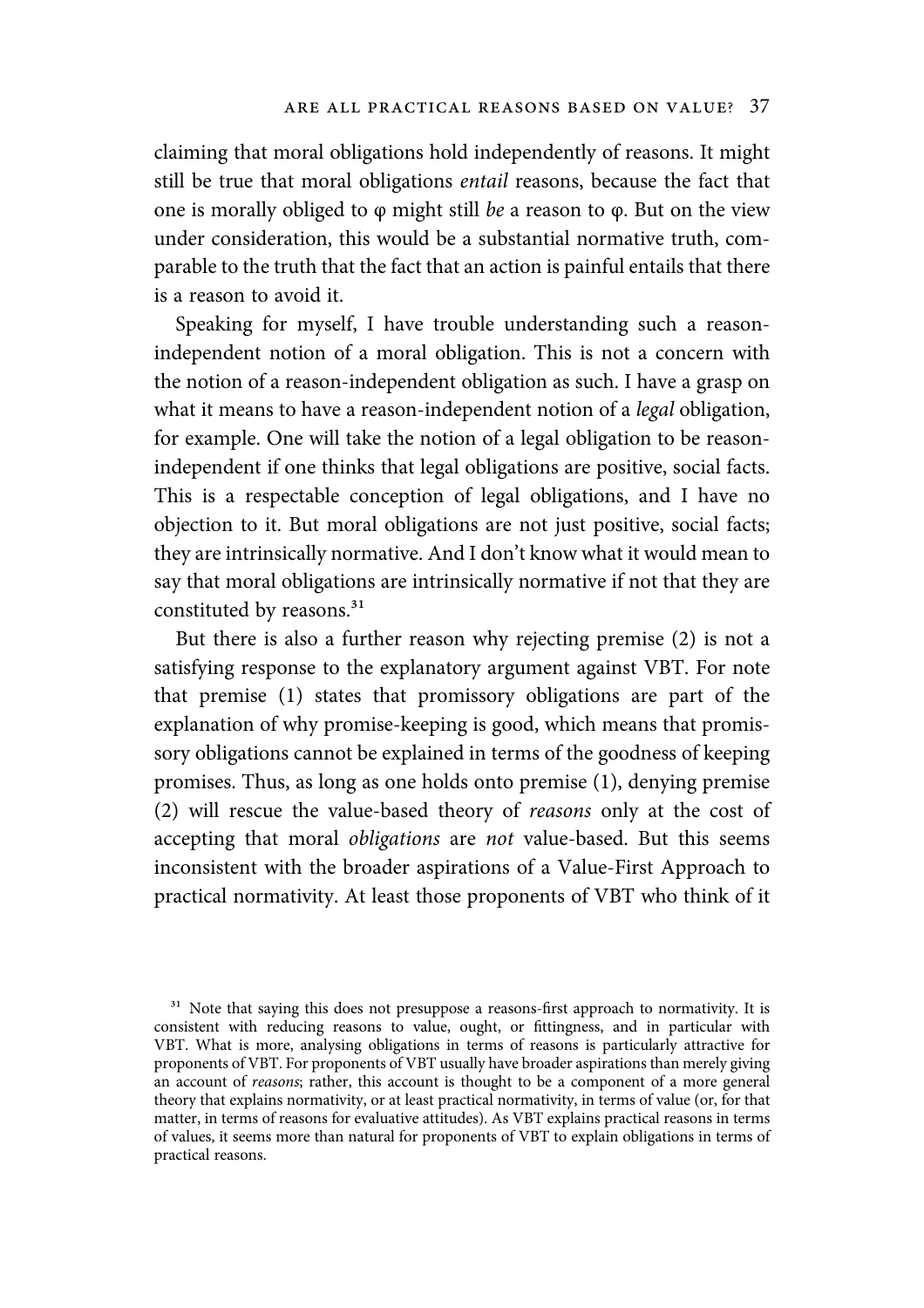as a component of a more general value-based outlook thus have to deny premise (1).

So let's consider the prospects of denying premise (1). Rejecting that premise amounts to the claim that there is a necessary feature of promise-keeping that makes acts of promise-keeping good, but which is independent of the fact that keeping a valid promise discharges an obligation. But what would this feature be? All plausible candidates of good-making features of promise-keeping that do not presuppose promissory obligation are contingent features of promise-keeping and not necessary ones, and they do not seem specific to the keeping of valid promises.<sup>32</sup>

Proponents of VBT might maintain that what makes acts of valid promise-keeping necessarily and uniquely good is simply the fact that they are acts of keeping a valid promise itself. But what is a valid promise other than a promise that satisfies the conditions for promissory obligation? On the most natural reading of this proposal, it entails my thesis that promise-keepings are good in virtue of discharging obligations.

There is, however, another reading of this proposal, according to which the properties that make promise-keepings good are the nonnormative properties upon which the property of being the keeping of a valid promise supervenes. Accordingly, the relevant good-making property is the property of being the keeping of a promise that satisfies conditions C, where C are the non-normative conditions that have to be met in order for a promise to be valid (such as the condition that the promise was not given under duress, or false pretences, etc.).

A non-normative feature (such as being an action one has promised under conditions C) might be said to be good-making because (i) it makes the act obligatory, and (ii) the obligatoriness makes the action good. In such a case the non-normative feature would only be derivatively good-making, and the value in question would be the deontic value

<sup>&</sup>lt;sup>32</sup> One might hold that the goodness of promise-keeping is explained by a *disjunction* of good-making features. It is unclear, however, why there should be a disjunction of such features that is necessarily involved in every valid promise if the features themselves are only contingently related to valid promises. Moreover, the proposal seems to threaten the unity of promissory reasons.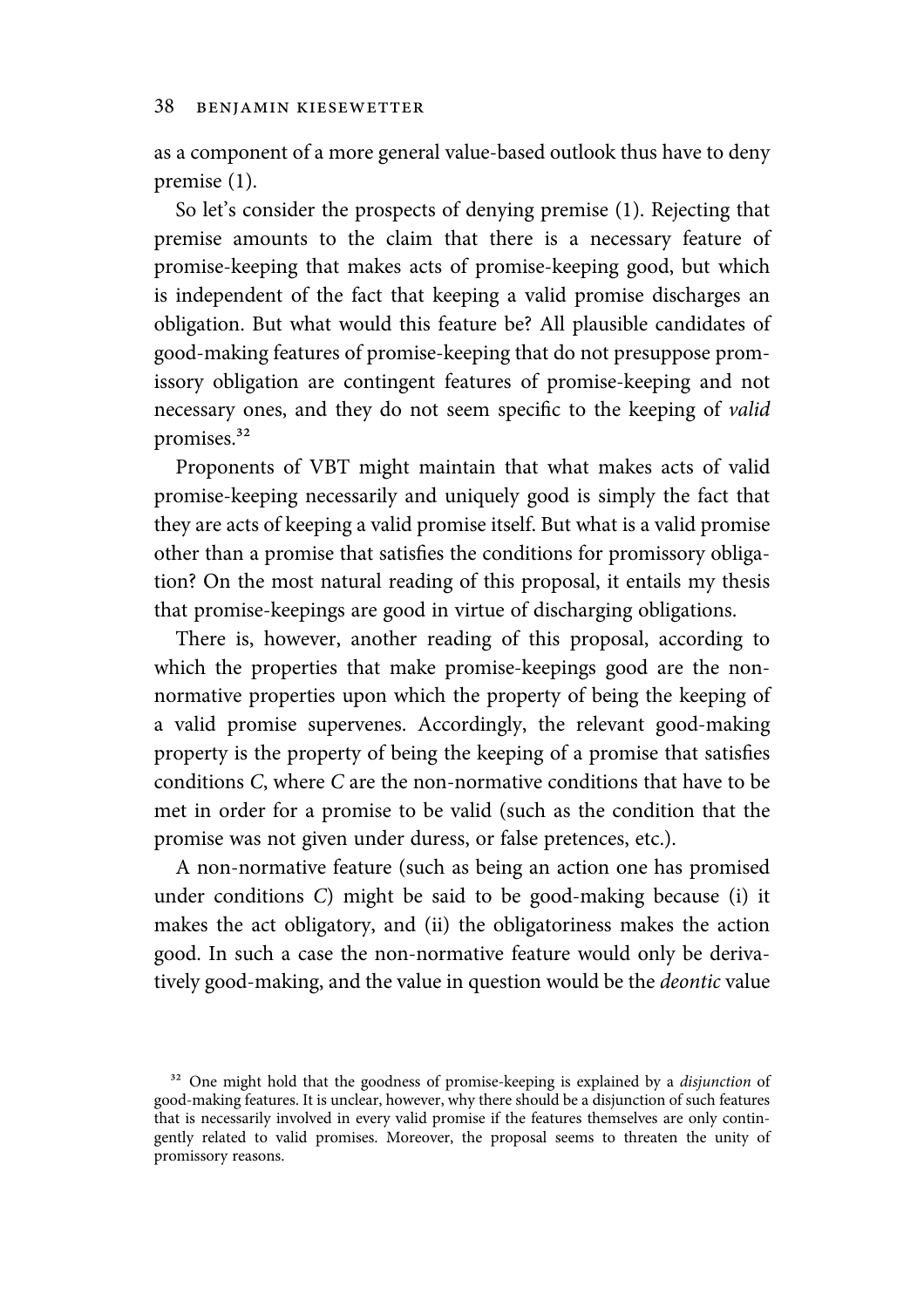that consists in meeting an obligation.<sup>33</sup> This would not help with the defence of VBT, for proponents of VBT have to insist that the favoured action is valuable independently of its being obligatory. Thus, for the reply to work, we need to assume that the non-normative feature is nonderivatively good-making. The claim must be that being an action one has promised under C is a fundamental way of being good, just like being pleasurable, for example, or being a way of enjoying great art or spending time with friends. However, this claim does not strike me as very plausible. While it seems natural to think that, for example, the value of pleasure cannot be explained in terms of a more basic value, the same cannot plausibly be said about the value of promise-keeping.

Moreover, there is an independent rationale for thinking that the value of keeping valid promises must be deontic value. For any view according to which promise-keeping is valuable faces the challenge of avoiding the paradoxical conclusion that we have reason to promote this value by promising actions that we will perform anyway, or that we would otherwise have no reason to perform. $34$  In my view, to say that the value of promise-keeping is deontic value offers an attractive response to this challenge, because it seems quite generally plausible that deontic value is not the kind of value that calls for promotion. This is a natural lesson to draw from the so-called paradox of deontology, according to which we can have conclusive reason to fulfil an obligation even if doing so will lead to two other obligations (of the same kind) being violated. If the value of fulfilling obligations does not entail reasons to promote the fulfilment of obligations, if it calls for being respected or honoured rather

<sup>&</sup>lt;sup>33</sup> Throughout this chapter, I use the term 'deontic value' to refer to the value that something has in virtue of meeting an obligation. I realize that this is not the only way how this term may be used.

<sup>&</sup>lt;sup>34</sup> See Smith (1997). Smith's solution is to assume that while breaking a promise has negative value, keeping a promise has no positive value. In combination with VBT, this entails that there are no reasons for keeping a promise—although there may be reasons against breaking it. Having to deny that there is any reason for keeping a promise strikes me as a high cost of adopting this solution on behalf of VBT. In addition, the view according to which there are reasons against breaking a promise but not for keeping them is in tension with the plausible principle that if there is reason against φ-ing, and ψ-ing is part of a necessary (cf. Kiesewetter 2015; 2018) or optimal (cf. Kiesewetter and Gertken 2021) way to avoid φ-ing, then one has reason to  $\psi$ —for at least often, keeping a promise is part of a necessary or optimal way to avoid breaking a promise.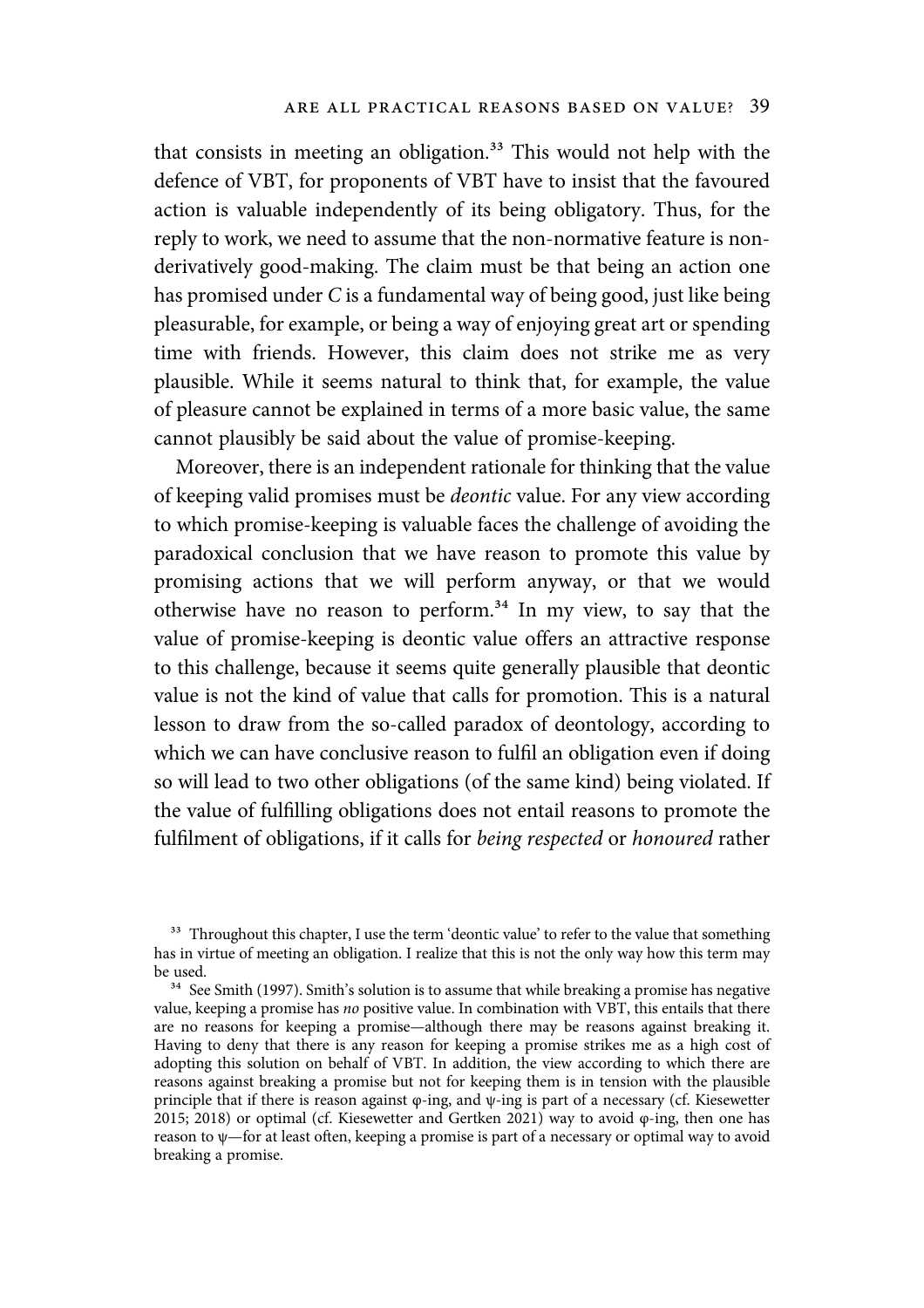than for *being promoted*, this paradox is dissolved.<sup>35</sup> Consequently, the assumption that the value of keeping promises is deontic provides us with a good rationale for avoiding the conclusion that there are reasons for promising actions in order to promote the value of keeping promises. This is a strong abductive argument for the view that the value of promise-keeping is deontic value.

Finally, to anticipate a point that will be clear at the end of this chapter, there are strong structural analogies between promise-keeping and other obligatory acts that do not obviously serve any further value, such as obeying authorities or respecting property. Generalizing the response under discussion would mean positing an independent and irreducible value in each of these cases. The alternative view, according to which the goodness of all of these acts is to be explained in terms of the value of meeting one's obligations, seems preferable not only for reasons of parsimony, but also for its ability to account for what these cases have in common.

# 4. Generalizing the Lesson: Normative Powers and Content-Independence

I have argued that promissory reasons are not value-based. In this section and the next, I argue that the lesson of promises generalizes in an important way. To do this, let me first introduce the notion of a normative power. Following David Owens, I use the term 'normative power' to refer to the ability to change the normative situation by way of communicating the intention to do so by means of this very communication (or by declaration, as we might say).<sup>36</sup> One might exercise such a power in various ways, for example by permitting someone to enter one's house, by transferring a property right by way of a contractual agreement, by issuing an order to a subordinate, or consenting to sex. The ability to promise is also a plausible example of a normative power. By

<sup>&</sup>lt;sup>35</sup> For the distinction between promoting and honouring a value, see esp. Pettit (1989) and McNaughton and Rawling (1992).

 $36$  See Owens (2012, 4–5). See also Raz (1975, 103) for a related (but not equivalent) definition of normative powers.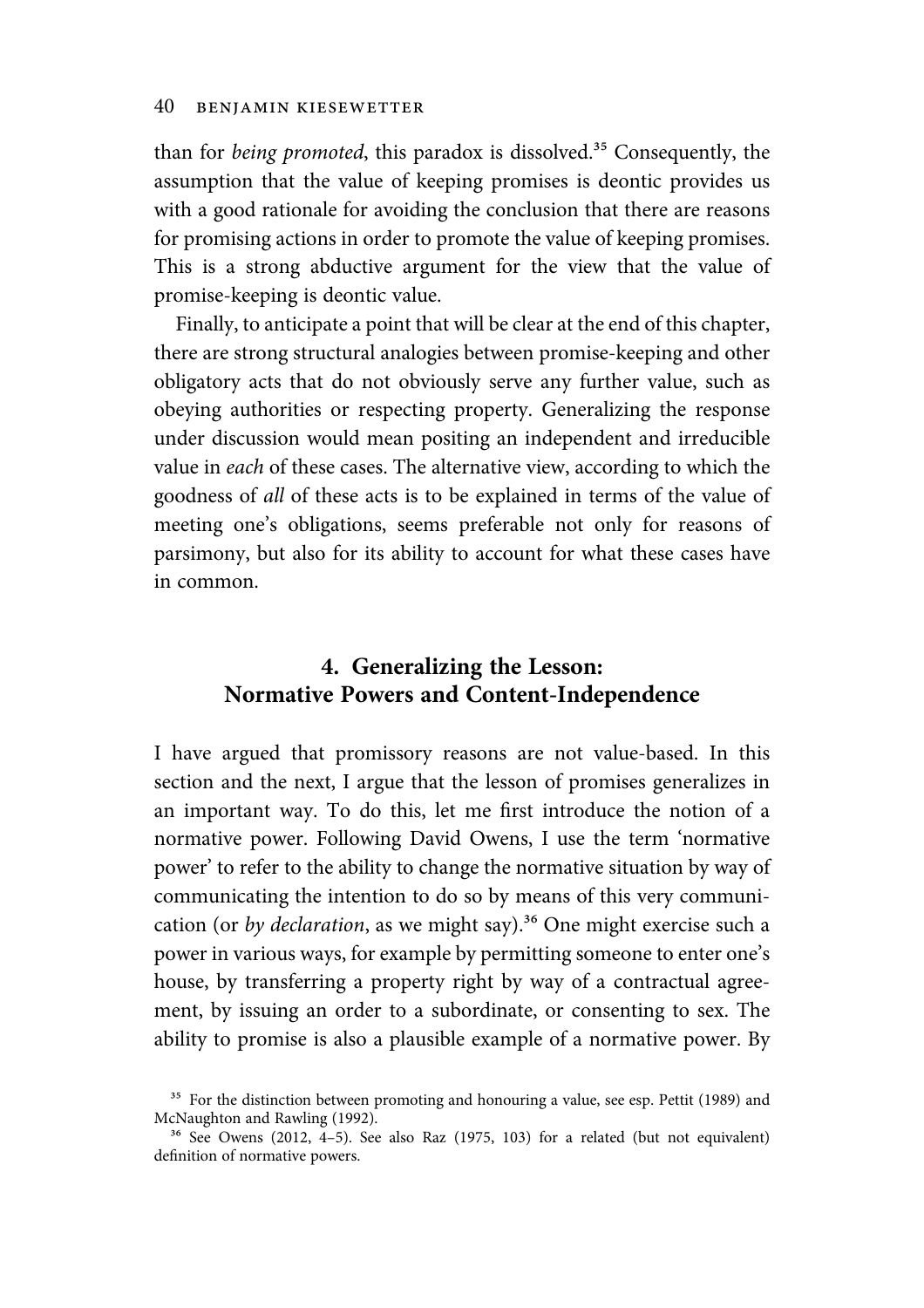promising one changes the normative situation (one creates an obligation), and it is natural to think of promising as a speech act by which one communicates the intention to undertake an obligation by means of this very speech act, for example by saying "I promise".<sup>37</sup>

It is a general feature of reasons (or obligations) that result from the exercise of a normative power that they are choice-dependent rather than content-dependent.<sup>38</sup> The exact nature of this distinction is contentious but, roughly speaking, content-dependent reasons are explained directly by reference to properties of the reason's content—the action supported by the reason—while choice-dependent reasons are explained by reference to the choice of a person who has the power to create that reason.<sup>39</sup> This seems to be a suitable characterization of promissory reasons. A promissory reason to bake a cake, for example, is not explained directly by reference to the properties of baking a cake, but instead by reference to the choice of the promisor to make that promise. This is what distinguishes the promissory reason to bake the cake from all sorts of other reasons to bake a cake, which are content-dependent (that baking a cake is fun, that one will enjoy eating the cake, that it will comfort others, etc.).

That promissory reasons are choice-dependent rather than contentdependent offers a natural diagnosis of why they are not value-based. For it seems plausible to think that quite generally, (i) the power to create reasons by choice may be used to create reasons for antecedently valueless action, and (ii) the only value that such actions could necessarily attain by way of being chosen by a normative power-holder is the deontic value of meeting the obligation that the power-holder has created.

At the same time, this diagnosis suggests a generalization of the argument that promise-based reasons are not value-based: since all reasons that result from the exercise of a normative power are

³⁷ See e.g. Raz (1986, 173–6) and Owens (2012, ch. 8).

<sup>&</sup>lt;sup>38</sup> See Raz (1986, 35–7) who adopts the notion of a content-independent reason from Hart (1982, 254–5). Owens (2012, 3–6) distinguishes different grades of choice-dependence, the strongest of which is the one I have in mind.

<sup>&</sup>lt;sup>39</sup> This is only a rough characterization because a reference to the choice of creating a reason to φ involves a reference to φ-ing and thus also to the content of the reason. The difference is that the reference to  $\varphi$ -ing is mediated through the choice of the power-holder and thus indirect.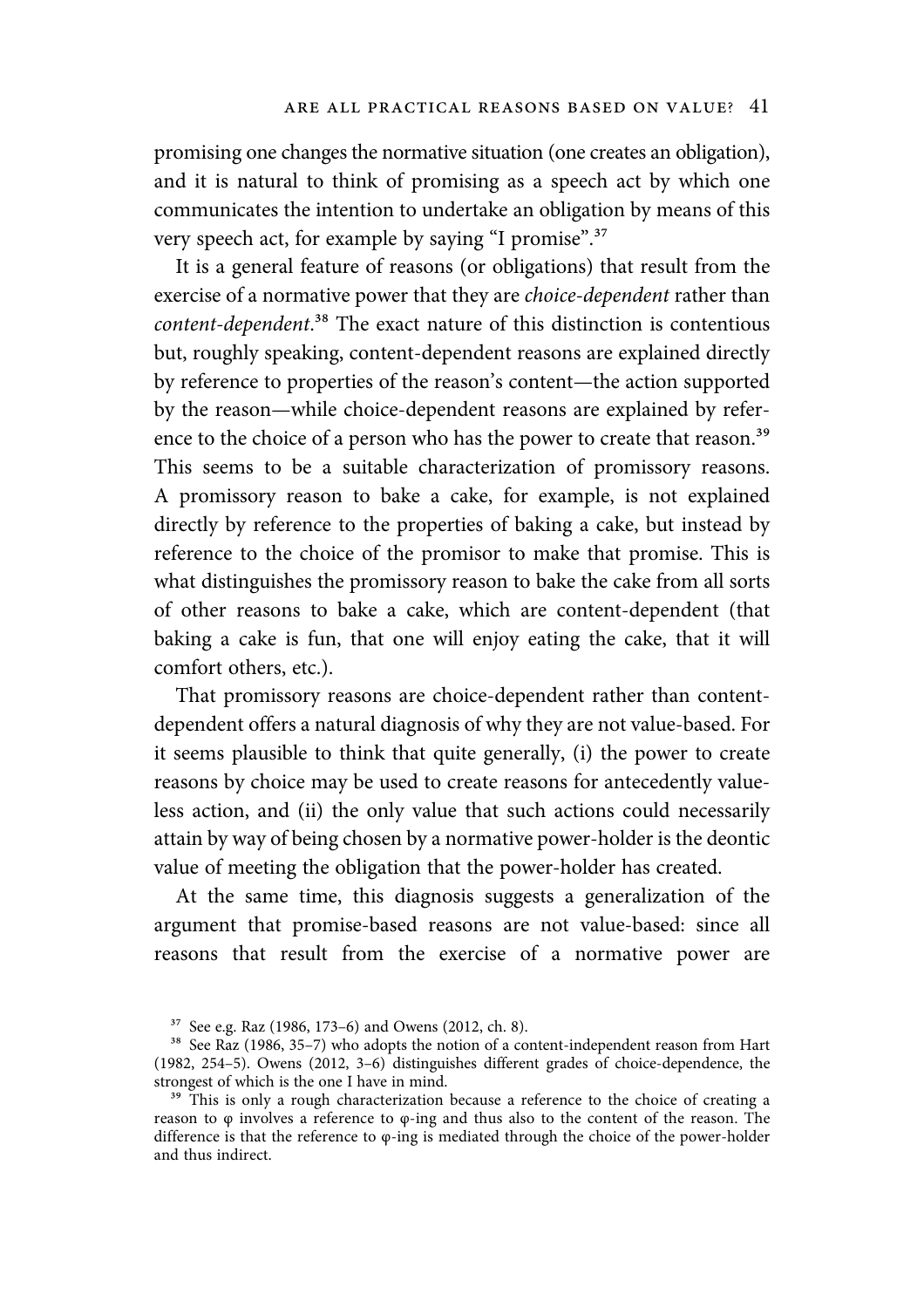choice-dependent rather than content-dependent, no such reason is value-based. In the next section, I will illustrate and substantiate this point with the example of reasons to obey.

## 5. Reasons to Obey

Consider the following principle:

The authority principle: If A has legitimate authority over B, and A validly commands B to φ, then B has an obligation, and thus a reason to  $\varphi$ <sup>40</sup>

To illustrate, suppose that the captain gives the order that the sailors put on their rain gear. If the captain has the authority to make that order, and the order is valid, it follows that the sailors have a reason to put on their rain gear. We can bracket the question of under what conditions the captain has legitimate authority. We may assume (in accordance with consent theories of authority) that the sailors have all consented to being subjected to the captain's authority. Or we may assume (in accordance with Raz's "service conception" of authority) that the sailors are generally more likely to comply with their (authority-independent) reasons if they follow the captain's orders rather than trying to figure out what their (authority-independent) reasons support and act on their judgement on the balance of these reasons.<sup>41</sup>

The orders of a legitimate authority will create reasons for compliance only if the order is valid. For example, it seems plausible to think that even a captain with legitimate authority cannot validly command that the sailors commit suicide; such an act will fall out of the scope of his authority and the command will not be valid. However, as in the case of promising, it is important to see that the value of an action is not a condition for the validity of a command to perform that action. Suppose that the captain issues her order because she believes that it will rain. The captain's belief may be false and, consequently, putting on the rain gear

 $^{40}$  See also Raz (1986, 60).  $^{41}$  See Raz (1986, ch. 3).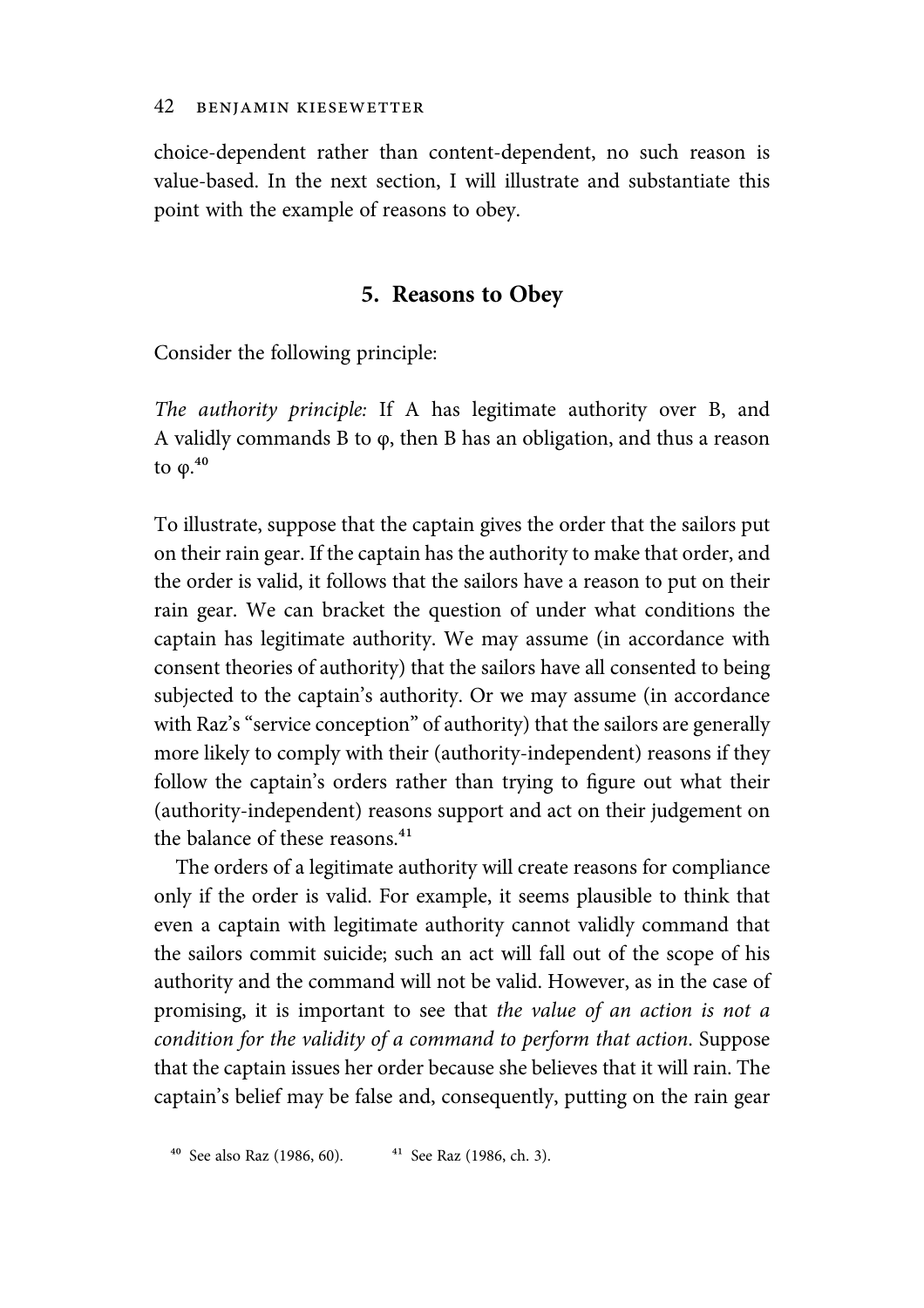may not in fact serve any value. Moreover, it might also lack expected value for the sailors, as their information about the weather might differ from the captain's. Nonetheless, the order is valid and the sailors have an obligation to follow it. If the value of the action were a condition of the reason to obey the command, then sailors first would have to judge the action to have value before accepting a reason to obey the command, and in many cases this would involve entering into substantial deliberation about the merits of the commanded action. But the whole point of authority is to pre-empt such deliberation and provide reasons to act directly on the basis of the command. As Raz puts it, "there is no point in having authorities unless their determinations are binding even if mistaken".<sup>42</sup>

It might be objected that Raz's own conception of authority requires that following authoritative demands has at least positive expected value, because according to Raz's normal justification thesis, "the normal way to establish that a person has authority over another person involves showing that the alleged subject is likely better to comply with [authority-independent] reasons...if he accepts the directives of the alleged authority ... and tries to follow them".<sup>43</sup> For this objection to work, the normal justification thesis must be understood as requiring that obedience increases the likelihood of compliance with authorityindependent reasons in each particular case. But this interpretation runs directly into the problem of pre-emption, as it entails that the existence of a reason to obey depends in each particular case on substantial first-order questions and a potentially difficult assessment of probabilities. According to a natural alternative interpretation of the normal justification thesis, it is not each instance of obedience that must increase the likelihood of compliance in the particular case; rather, it is the adoption of a general policy to follow the directives of an authority that must increase the likelihood of compliance in the long run. This interpretation avoids the problem with pre-emption, but it no longer supports

 $42$  Raz (1986, 47).

<sup>&</sup>lt;sup>43</sup> Raz (1986, 53). The objection is based on the assumption that authority-independent reasons are value-based, which I grant here for the sake of the argument. I also ignore (on behalf of the objection) that, as it stands, the normal justification thesis does not state a necessary condition.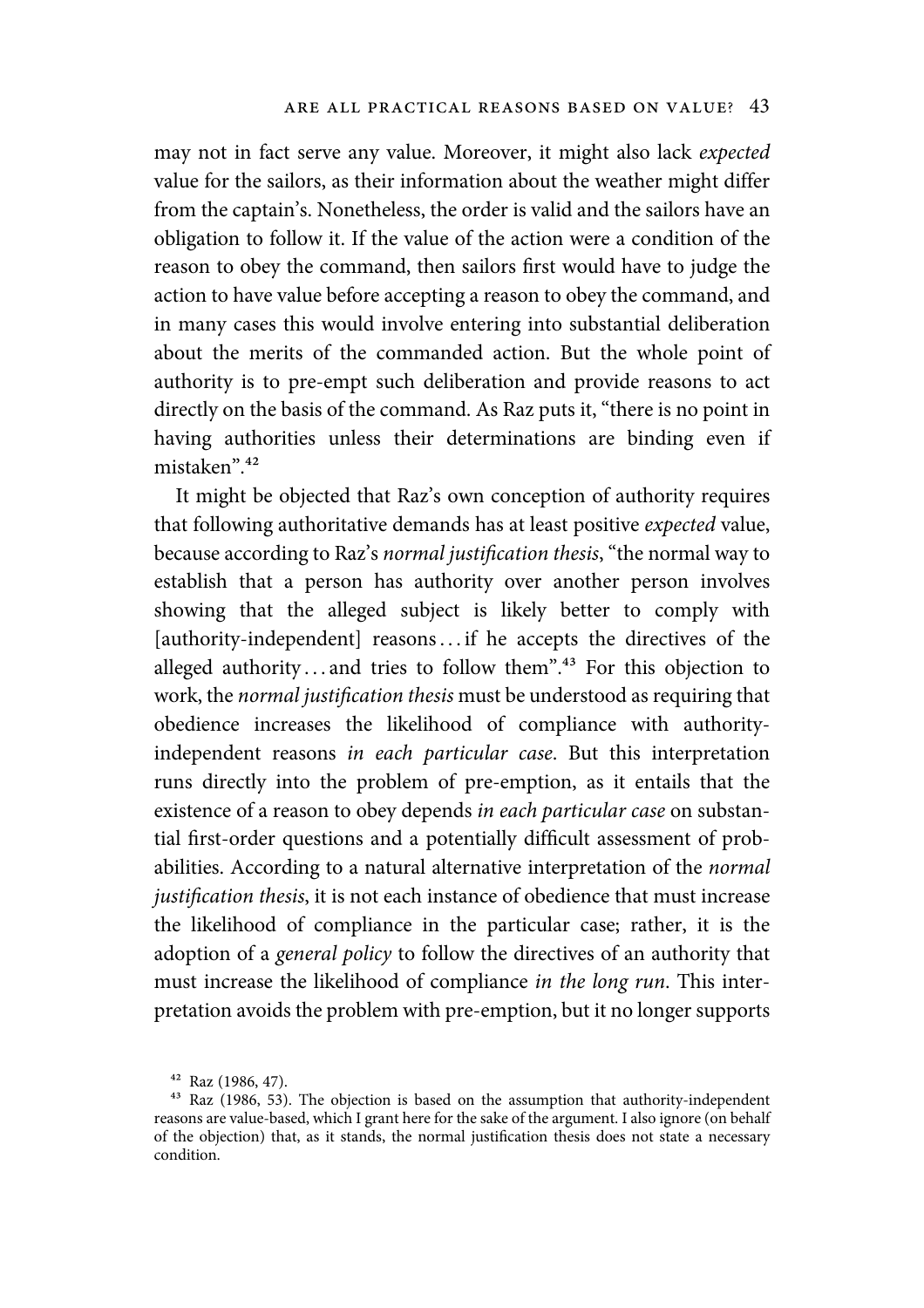the objection, as it does not conflict with the assumption that *in a* particular case obeying a legitimate authority need not have positive expected value. This point generalizes: it seems that any interpretation of the normal justification thesis that supports the view that obedience must have positive expected value in the particular case runs into the problem with pre-emption, and no interpretation that avoids this problem can serve to support this view.

These reflections suggest an extensional argument against VBT: since legitimate authorities can validly command valueless actions, and valid commands entail reasons to obey, there can be reasons to perform valueless actions. As in the case of promises, proponents of VBT might reply that obedience to legitimate authorities is itself good, independently of whether the action had any good-making features before it was ordered. But what makes it good? In many cases, disobedience subverts (to some degree) a practice of authority that serves valuable purposes. But a reason against subverting a valuable practice of authority does not depend on the legitimacy of the authority or the validity of the command, while the reasons appealed to in the authority principle are specifically those provided by valid commands. Moreover, disobeying a valid command need not subvert a valuable practice of authority—for example, in case it goes unnoticed—while a conscientious subordinate will not regard her reasons to obey as depending on whether or not her disobedience would be detected.

It seems that the only *necessary* feature of obeying legitimate authorities that makes such acts good and that is specific to the obedience of valid commands is that doing so meets an obligation to obey. And since obligations are constituted by reasons, the same is true for reasons to obey. So even if reasons to obey are co-extensional with a certain kind of value (the value of owed obedience), VBT fails for the reason that these reasons cannot be explained by this value.

## 6. Reasons to Respect Property

So far, I have given two examples of practical reasons that are not value-based—promissory reasons and reasons to obey—both of which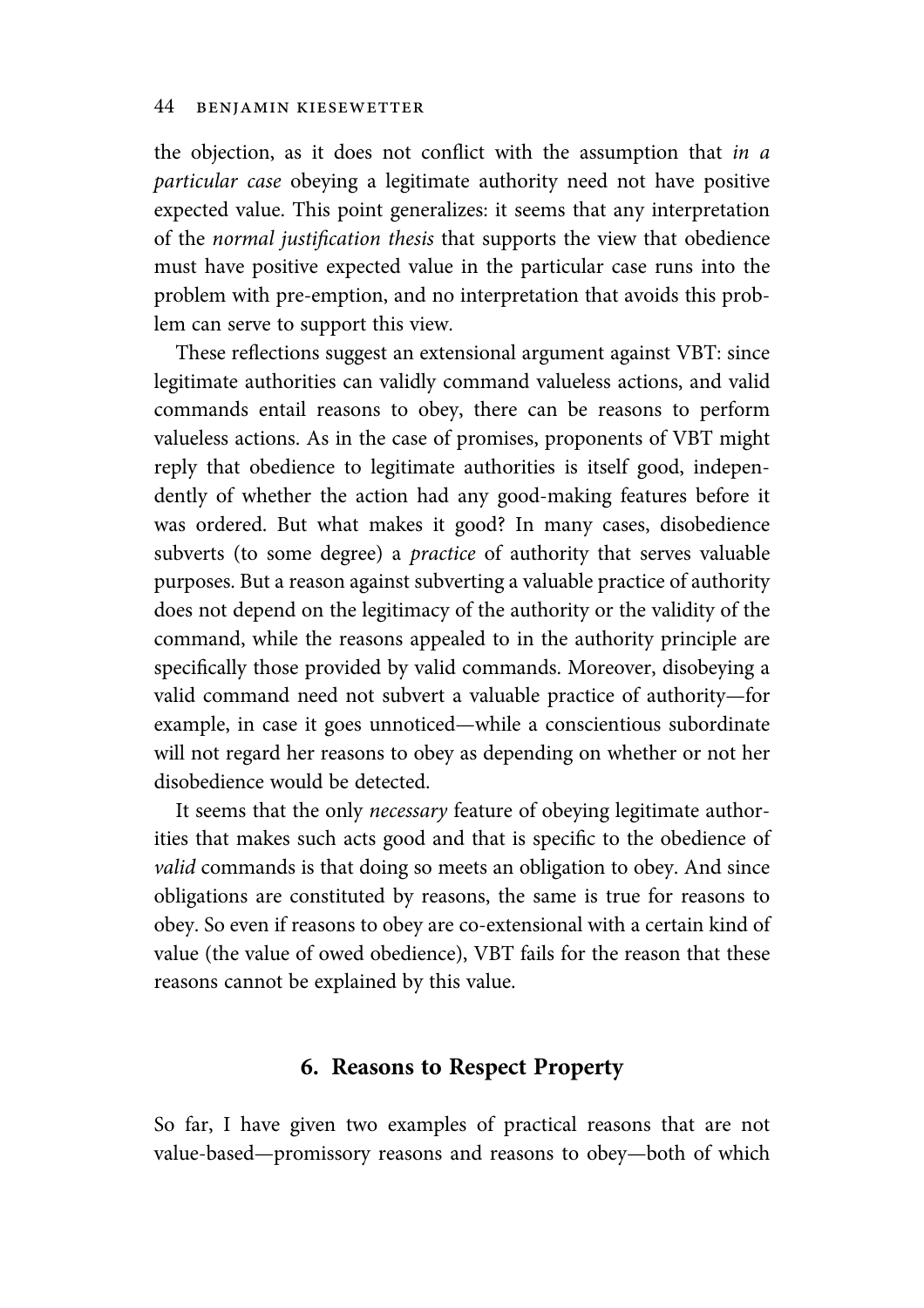are plausibly regarded as choice-dependent reasons that result from the exercise of a normative power. In this section, I will present a counterexample to VBT that is not a choice-dependent reason. It follows that my argument cannot be rejected on grounds of scepticism about the normative power to create reasons.

Consider:

The property principle: If X is A's property, then A has a claim right against B that B refrain from using X without A's consent, and B has a corresponding obligation, and thus a moral reason, to refrain from using X without A's consent. $44$ 

It is plausible to think that the property principle is part of the very meaning of the term 'property'. Part of what it means to own something as private property is to have a right to an exclusive use, and this means that others have an obligation to refrain from using it without the owner's consent.<sup>45</sup>

Now suppose that Aaron owns a bike. The property principle entails that Bruno has a reason to refrain from using this bike without Aaron's consent. But whether or not Aaron owns a bike does not depend on whether there is independent value in Bruno's refraining from using the bike, or disvalue in using it, on a particular occasion (i.e. value or disvalue that is independent of any presumed badness of using other people's property). We might just stipulate that there is no such value or disvalue. This suggests an extensional argument against VBT: since owning something entails that others have reason to refrain from using it, but one can own something even though there is no value in some other person's

<sup>44</sup> One might wonder whether the relevant reason is, despite my announcement, choicedependent, because it might seem to depend on the choice not to consent to the use. But the reason does not depend on the choice not to consent, but on the absence of consent, and consent might be absent without any choice. Even though property rights plausibly involve the normative power to permit the use of the owned object, the reason to refrain is not based on the exercise of a normative power.

<sup>45</sup> Cf. Waldron (2004, §1). This is at least entailed by 'bundle of rights' conceptions of property. An alternative conception takes property to be a substantial relation between a person and an object. On this latter conception, the property principle is still plausibly true as substantive normative truth rather than a conceptual truth.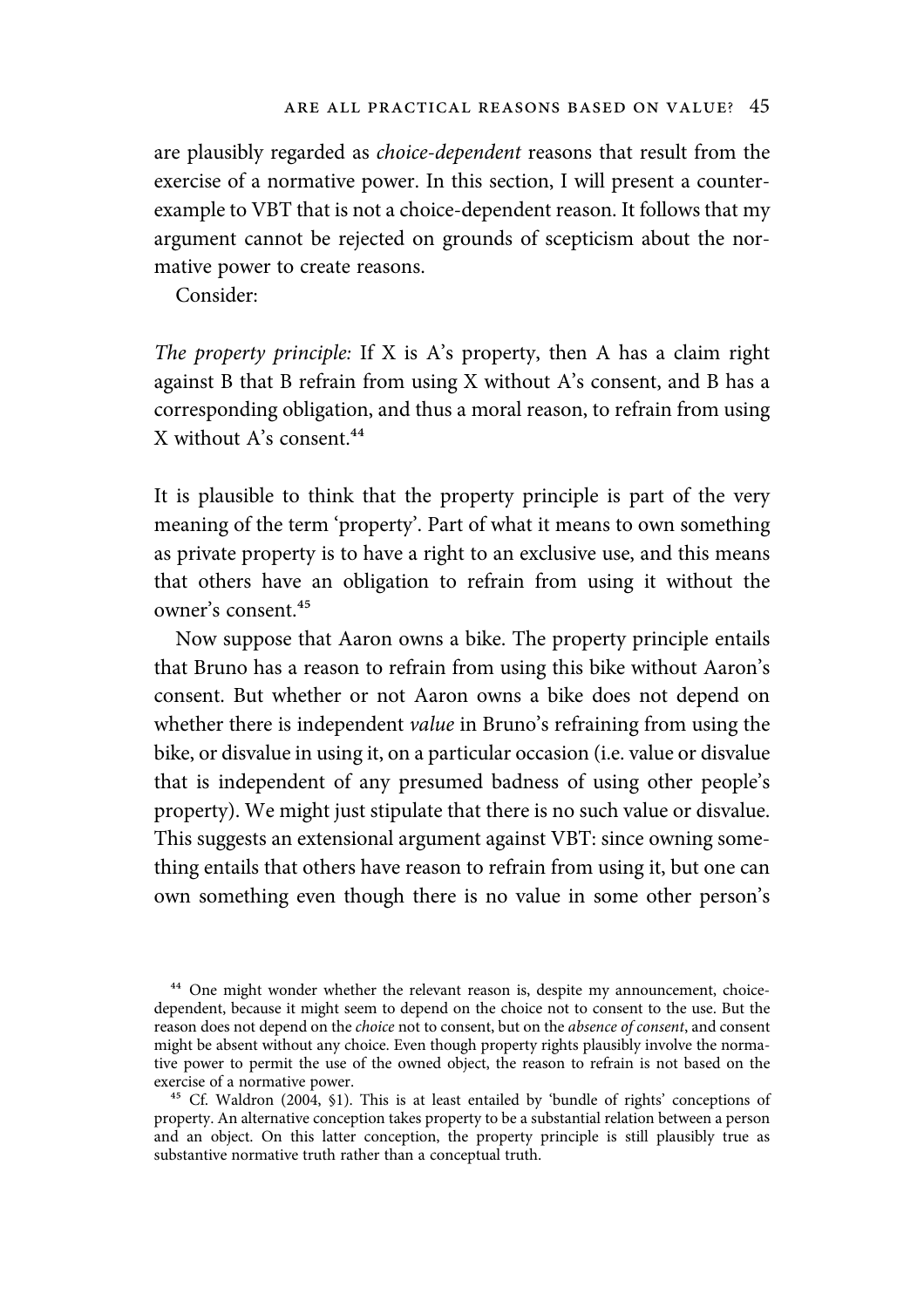refraining from using it in a particular case, there can be reasons for valueless options.

Proponents of VBT might agree that there is no independent value in refraining from using other people's property, but hold that doing so is itself valuable. But the only thing that is necessarily good about refraining from using other people's property is that doing so respects these people's rights. So while the reason to refrain from using other people's property can be said to correspond to a value, this value cannot explain the reason, because the value consists in respecting a right to an exclusive use, and thus presupposes an obligation, and hence a moral reason, to refrain from using the object in question.

# 7. Summary, Diagnosis, and Upshots

I have presented three examples of practical reasons that seem to resist an explanation in terms of the value of actions. The first two examples promissory reasons and reasons to obey—are naturally understood as choice-dependent reasons that arise from the exercise of a normative power, but the third example—reasons to refrain from using other people's property—isn't. Is there still something that unites these cases?

Arguably, all of them involve reasons that correspond to moral claim rights. Owners have a right to an exclusive use, promisees have a right to the promised action, and on at least some conceptions of authority, legitimate authorities have a right to obedience.<sup>46</sup> As claims against others, these rights guarantee that others have obligations and thus reasons to act in ways that do not violate these rights. But these rights do not guarantee that the actions in question have any independent value; that is, they do not guarantee that there is anything good about them other than the fact that they respect rights or satisfy a corresponding obligation.

Are rights-corresponding reasons generally not value-based? According to the so-called will theory of rights, rights generally give the

<sup>&</sup>lt;sup>46</sup> If authorities have no claim right to obedience, then the three examples may still be unified as reasons involved in obligations that are subject to voluntary control (see below).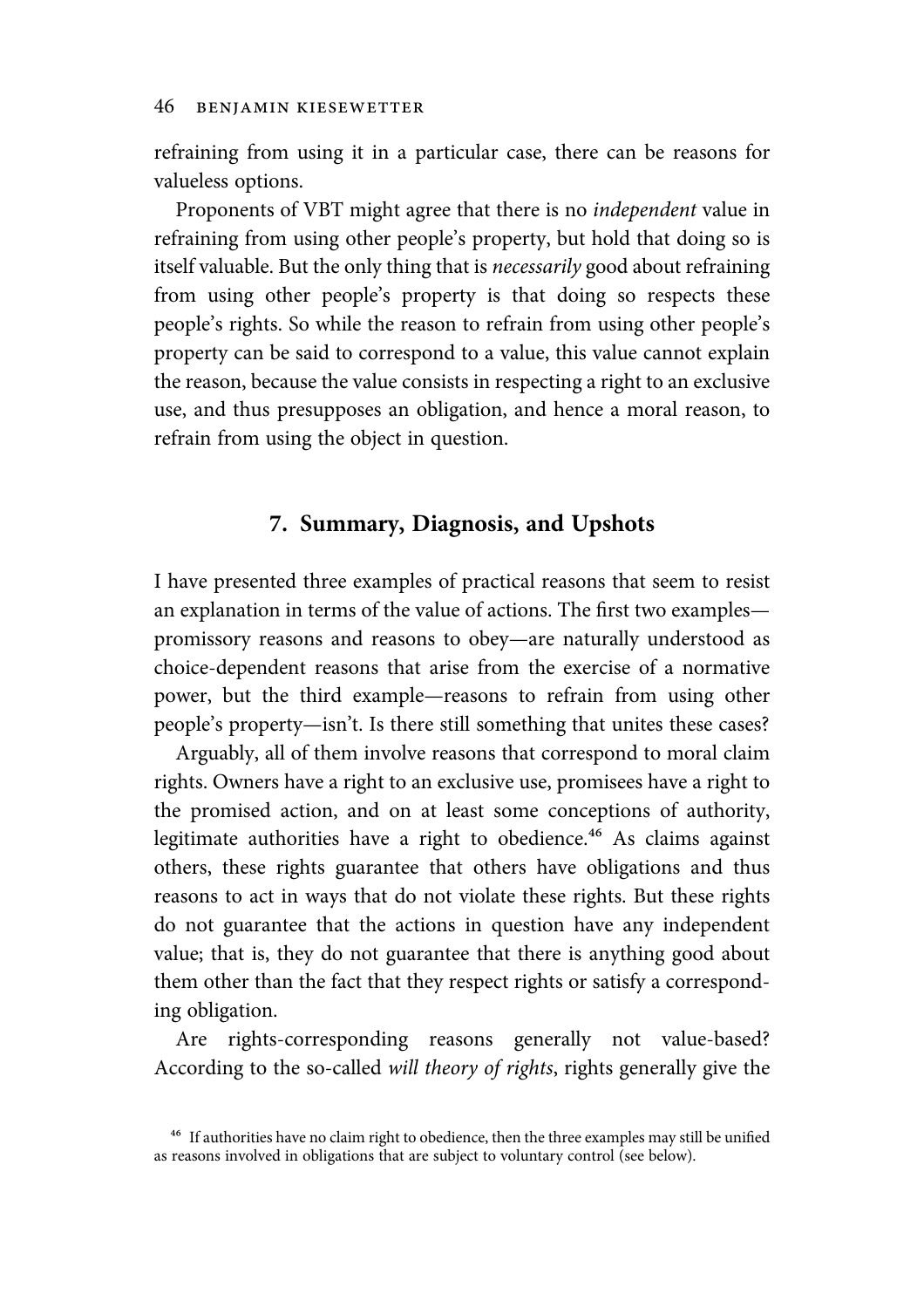right-holder voluntary control over the obligations of others, and one might conjecture that reasons involved in such obligations are generally not value-based. The will theory, however, is often criticized for being unable to account for certain rights, including inalienable rights or rights held by beings that lack the relevant capacities of choice.<sup>47</sup> Nevertheless, a plausible hypothesis is that those rights that equip right-holders with control over moral obligations all correspond to reasons that are not value-based—either because these reasons are choice-based (like promissory reasons and reasons to obey), or because they are waivable by choice (like reasons to refrain from using other people's property).

As these reflections already suggest, the arguments provided in this chapter have implications not only for the theory of reasons, but also for the theory of rights. In particular, one might wonder whether they rule out the so-called interest theory of rights, according to which it is the function of a right to protect some interest of the right-holder. On a strict interpretation of this theory, there can be a right to an action only if performance of that action is in the right-holder's interest.<sup>48</sup> As a result, there can be no right to a promised action, and no promissory obligation to perform that action, unless that action is good for the promisee. But we have seen above that this assumption is at odds with the common practice of promising, which does not recognize as a validity condition of promises that the promised action must be in the promisee's interest. This also speaks against the strict interpretation of the interest theory.

A more liberal version of the interest theory allows rights to be based on interests other than the interest in the object of the right. For example, Raz's version of the interest theory allows that the right to a promised action is based on the "interest to have voluntary special bonds with other people" rather than the interest in the promised action.<sup>49</sup> As long as the interest theory does not require that the interest on which a right is based must be the interest in the object of the right (or obligation), it is consistent with what I have argued.

<sup>&</sup>lt;sup>47</sup> See e.g. MacCormick (1977).

<sup>&</sup>lt;sup>48</sup> Compare Pettit's statement that rights "are claims the satisfaction of which are presumed to be in the interest of the bearer" (Pettit 1988, 45).

<sup>&</sup>lt;sup>49</sup> Raz (1986, 175).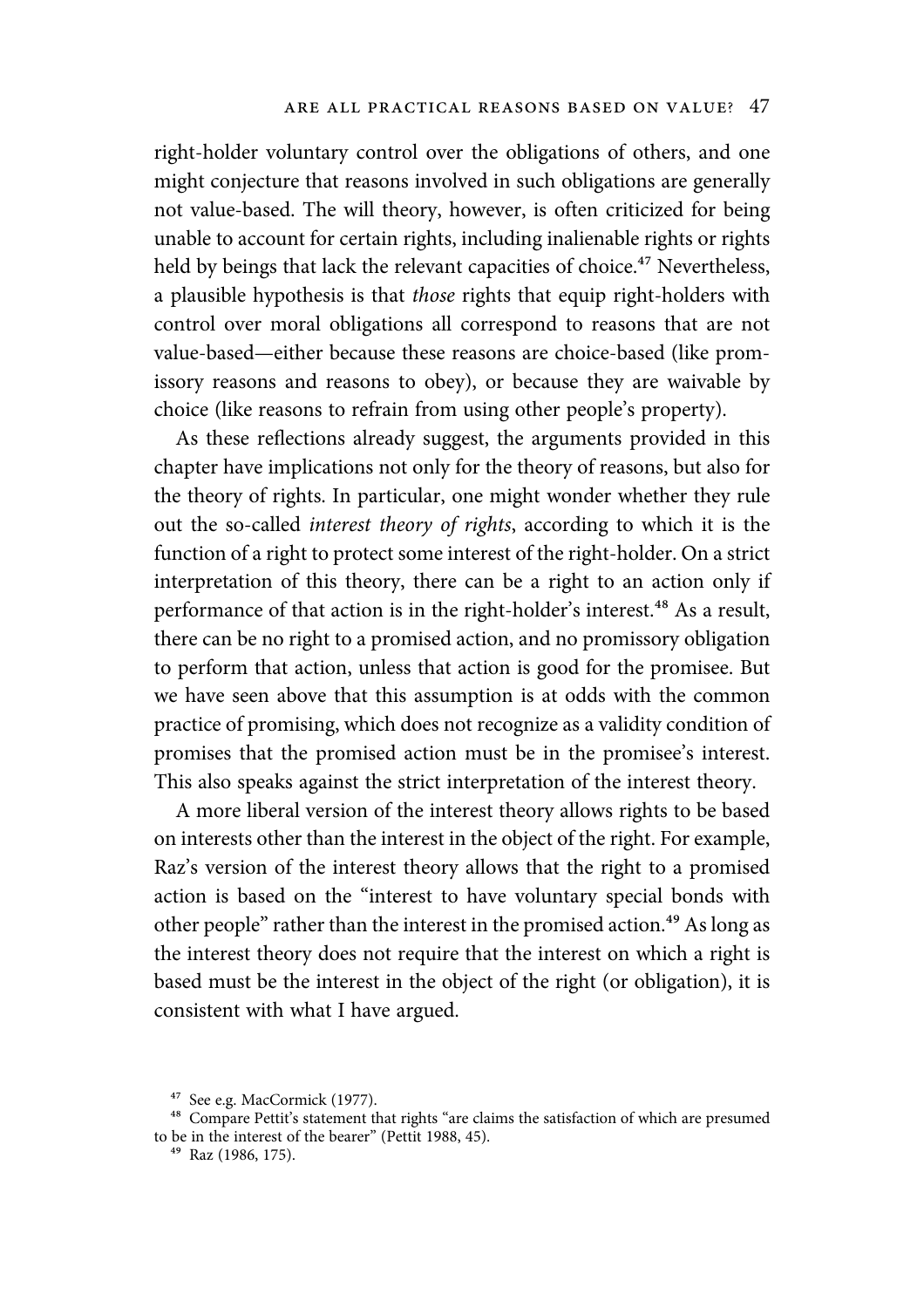Analogous points apply to the other examples discussed above. A property right is naturally seen as protecting the interests of the owner, but it seems implausible to think that each particular instance of an (unauthorized) use of the relevant object must be against the owner's interest (perhaps apart from the interest in the non-violation of one's rights itself). Similarly, a right to obedience may be grounded in some sort of interest, but it need not be an interest in each particular instance of obedience (nor need it in this case be an interest of the right-holder).

The distinction between the strict and the liberal interpretation of the interest theory corresponds to the distinction between a direct and an indirect value-based theory of reasons mentioned in Section 1. Insofar as one finds a liberal interest theory plausible, one will also be drawn to an indirect value-based view about the reasons discussed above, and it is natural for those sympathetic to the Value-First Approach to abandon VBT in favour of an indirect value-based view.

As pointed out in the beginning, this conclusion is consistent with what I purported to establish in this chapter. But there is also reason to think that the arguments provided here have more far-reaching implications for the Value-First Approach. While indirect value-based accounts of specific kinds of reasons, such as promissory reasons,<sup>50</sup> are surely worth taking seriously, such accounts do not seem to generalize to all practical reasons. In fact, I am not aware of a single proposal of a general indirect value-based account of reasons, and coming up with an even minimally plausible candidate is far from trivial.<sup>51</sup> Given the sparse prospects of a general indirect value-based view, any argument against VBT also lends support to the conclusion that there is no general valuebased explanation (direct or indirect) of practical reasons. And this is bad news for the Value-First Approach, at least insofar as it aspires to reduce practical reasons to value. For if there is no general value-based explanation of practical reasons, there cannot be a reduction of practical reasons to value that preserves the idea that practical reasons are a

⁵⁰ See e.g. Bruno's (2020) account, which is inspired by Raz (1977) and Owens (2012).

<sup>&</sup>lt;sup>51</sup> The only general indirect value-based views of reasons I am aware of are in terms of attributive value rather than personal or impersonal value; see e.g. Thomson (2008), Setiya (2014), Gregory (2016).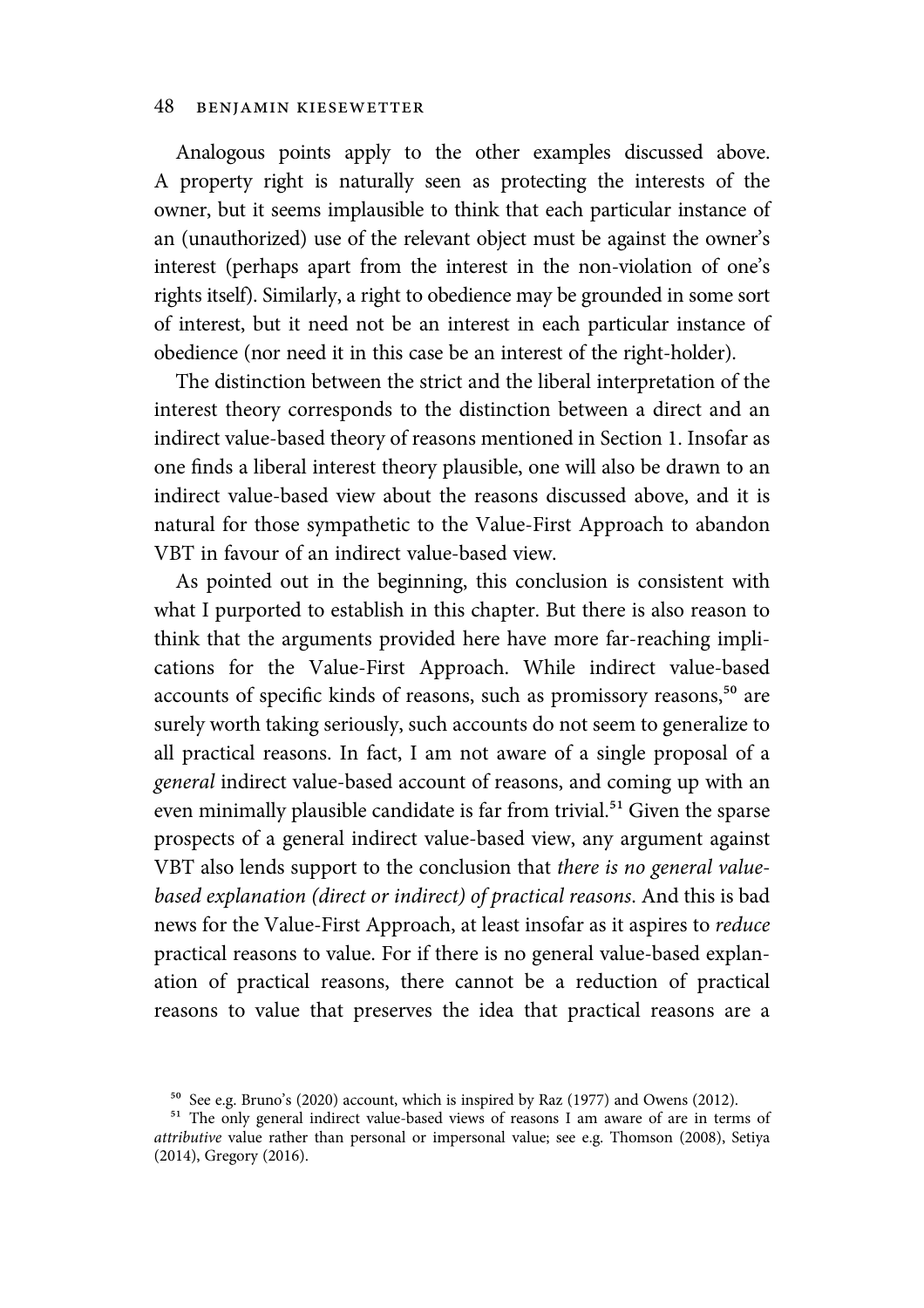unified, non-disjunctive category. And this certainly makes the Value-First Approach much less attractive.

## 8. Conclusion

I have argued that a number of practical reasons resist an explanation in terms of the value of the actions they support. Let me conclude by way of reflecting on the theoretical options that this conclusion leaves us with. If not all practical reasons are value-based (which, to recall, I use as shorthand for 'directly value-based'), then either (i) some practical reasons are value-based, while others aren't, or (ii) no practical reason is value-based. According to the first of these views, practical reasons can have different explanations. Some of these explanations will refer to the value of the action, others will refer to the choices of people that have the power to create reasons by declaration (and perhaps to the value of having such a power), and other reasons again might have other explanations or may be explanatorily fundamental. This does not necessarily mean that there is no unified explanation of practical reasons, but if there is such an explanation, it must incorporate value-based and other practical reasons as particular instances. For example, that there are valuebased, power-based, and other reasons for action might be argued to follow from a more general conception of reasons in terms of correct reasoning. In any case, it seems that the kind of explanation in terms of the action's value that such a view would (in some cases) allow for cannot be a constitutive explanation that is underwritten by a claim to the effect that the reasons at issue are reducible to the value of the actions they support. If not all practical reasons are explainable in terms of the value of the action, it cannot be part of what it is to be a reason for an action that the action is valuable.

The second possibility is that no practical reason is value-based. How could this be plausible given what I have claimed in the beginning, namely that VBT captures well paradigmatic cases like Ronnie's reason to go to the party? Perhaps VBT seems plausible in these cases because the reasons in such cases co-extend with an independent value (such as pleasure or welfare), even though the value of the action is in fact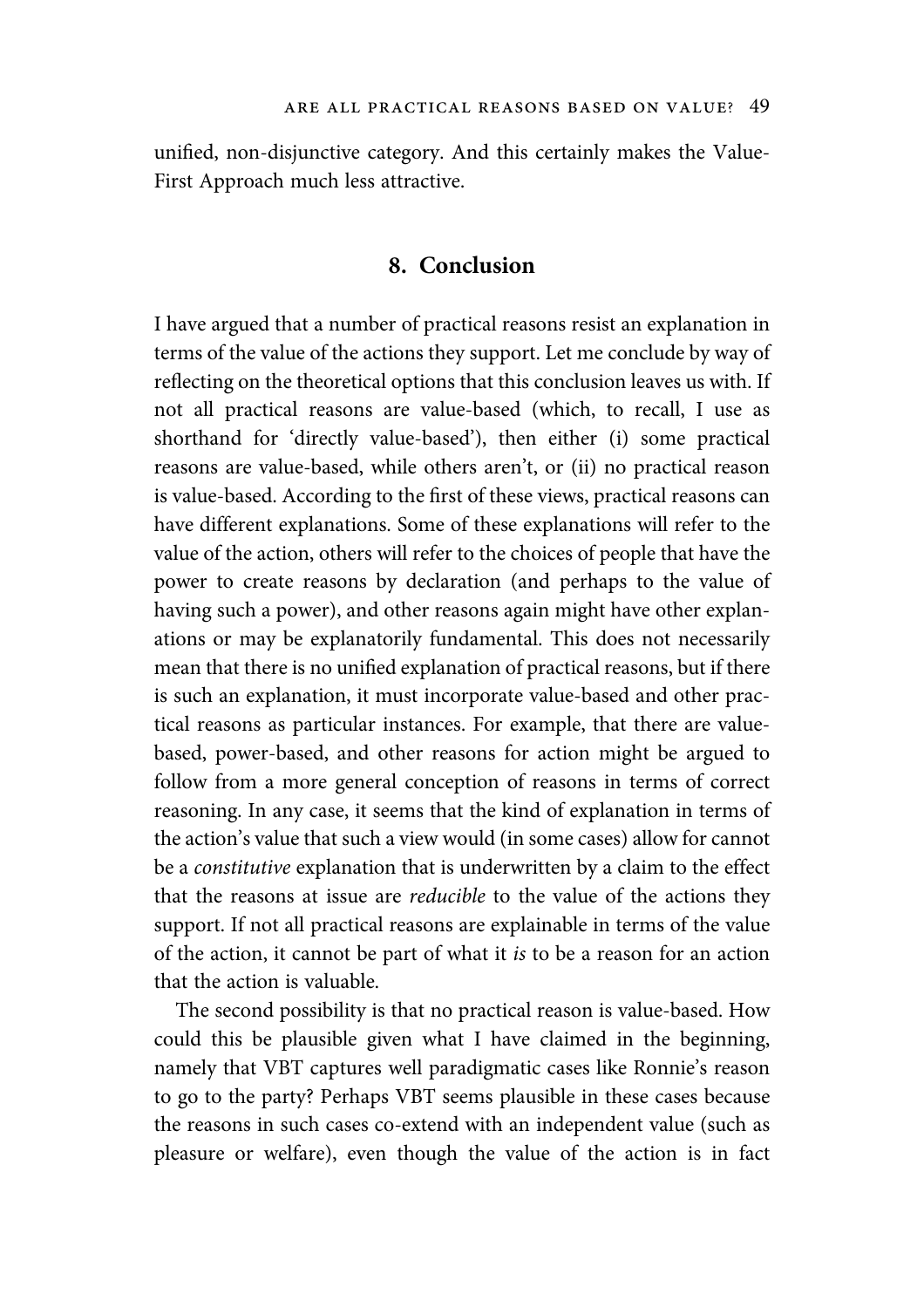dispensable for the explanation of the reason. A defender of this view might say that what provides the reason and thus explains its existence are the intrinsic qualities of the pleasure that Ronnie takes in dancing, while the fact that this pleasure is also valuable is dispensable for the explanation of the reason. However, this view faces the challenge of explaining why the kind of reasons at issue line up with value in the way they do. It does not seem to be a coincidence that pleasure is both reason-giving as well as good-making, and the view that hedonic or welfarist reasons are value-based provides an explanation for this correspondence. For this reason, there is pressure for the proponent of the thesis that no practical reason is value-based to instead come around to the opposite view that value is to be explained in terms of practical reasons (of the relevant sort). And the most plausible construal of such an explanation is presumably a constitutive one, according to which what it is for X to be valuable is for X to have properties that provide reasons (of the right kind) to promote or respect X.

I am thus inclined to think that the conclusion of this chapter will push one in either of two directions: a certain kind of pluralism about the explanation of reasons that includes explanations in terms of the value of the supported action as one case among others, or a buck-passing view of value in terms of (a certain set of) practical reasons.<sup>52</sup>

## References

Brunero, John. 2013. "Reasons as Explanations." Philosophical Studies 165 (3): 805–24. https://doi.org/10.1007/s11098-012-9982-8.

Berker, Selim. 2013. "The Rejection of Epistemic Consequentialism." Philosophical Issues 23 (1): 363–87. https://doi.org/10.1111/phis.12019.

<sup>&</sup>lt;sup>52</sup> For helpful discussions and/or valuable feedback on earlier versions of this chapter, I am grateful to Selim Berker, Daniele Bruno, Alexander Dinges, Philip Fox, Stephen Finlay, Roman Heil, Felix Koch, Joseph Raz, Toni Rønnow-Rasmussen, Stefan Roski, Richard Rowland, Sebastián Sánchez, Thomas Schmidt, Moritz Schulz, two anonymous referees, and audiences at Berlin, Bern, Dresden, Halle, Mainz, Vienna, and the Madison Metaethics Conference 2020. Work on this chapter has been supported by the Deutsche Forschungsgemeinschaft (DFG), project nos. 275667980 ("Principles of the Deliberative Ought") and SCHU 3080/3–2 ("Knowledge and Decision").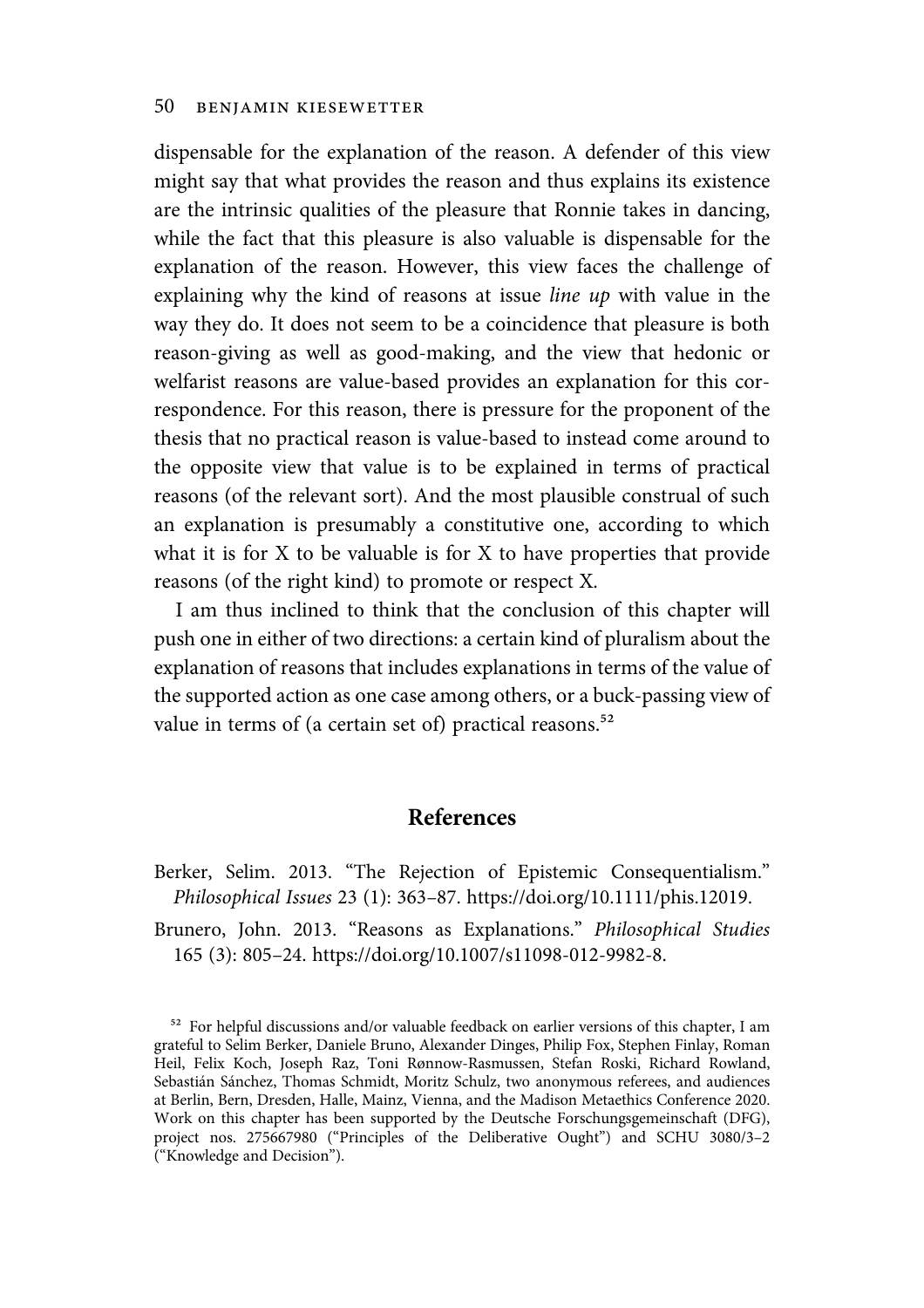- Bruno, Daniele. 2020."Trust-Based Theories of Promising." The Philosophical Quarterly 70 (280): 443–63. https://doi.org/10.1093/pq/pqz086.
- Crisp, Roger. 2006. Reasons and the Good. Oxford: Oxford University Press.
- Dancy, Jonathan. 2000. "Should We Pass the Buck?" Royal Institute of Philosophy Supplement 47 (1): 159–73.
- Finlay, Stephen. 2019. "A 'Good' Explanation of Five Puzzles about Reasons." Philosophical Perspectives 33 (1): 62–104. https://doi.org/10.1111/phpe.12126.
- Foley, Richard. 1987. The Theory of Epistemic Rationality. Cambridge, MA: Harvard University Press.
- Gertken, Jan and Benjamin Kiesewetter. 2017. "The Right and the Wrong Kind of Reasons." Philosophy Compass 12 (5): 1–14. https://doi.org/10. 1111/phc3.12412.
- Gilbert, Margaret. 2014. Joint Commitment. New York: Oxford University Press.
- Goldman, Alvin I. 2001. "The Unity of the Epistemic Virtues." Reprinted in Pathways to Knowledge: Private and Public, 51–70. Oxford: Oxford University Press (2002).
- Gregory, Alex. 2016. "Normative Reasons as Good Bases." Philosophical Studies 173 (9): 2291–310. https://doi.org/10.1007/s11098-015-0609-8.
- Hart, H.L.A. 1982. Essays on Bentham: Jurisprudence and Political Philosophy. Oxford: Oxford University Press.
- Kiesewetter, Benjamin. 2015. "Instrumental Normativity: In Defense of the Transmission Principle." Ethics 125 (4): 921–46. https://doi.org/10.1086/ 680911.
- Kiesewetter, Benjamin. 2016. "You Ought to Φ Only If You May Believe That You Ought to Φ." The Philosophical Quarterly 66 (265): 760–82. https://doi.org/10.1093/pq/pqw012.
- Kiesewetter, Benjamin. 2017. The Normativity of Rationality. Oxford: Oxford University Press.
- Kiesewetter, Benjamin. 2018. "Contrary-to-Duty Scenarios, Deontic Dilemmas, and Transmission Principles." Ethics 129 (1): 98–115. https://doi.org/10.1086/698734.
- Kiesewetter, Benjamin. 2021. "Are Epistemic Reasons Normative?" Noûs. https://doi.org/10.1111/nous.12379.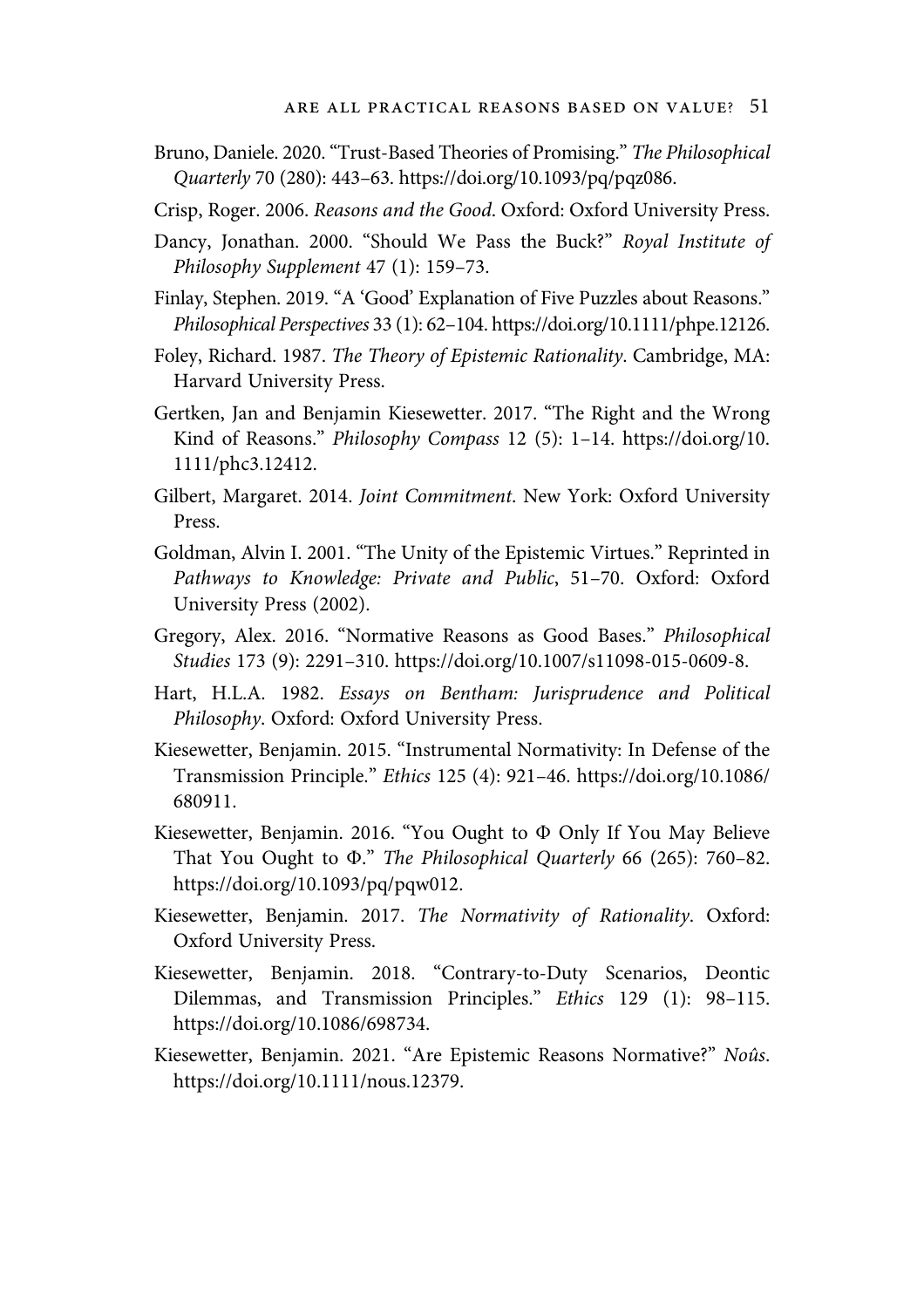- Kiesewetter, Benjamin and Jan Gertken. 2021. "How Do Reasons Transmit to Non-Necessary Means?" Australasian Journal of Philosophy 99 (2): 271–285. https://doi.org/10.1080/00048402.2020.1745252.
- MacCormick, D.N. 1977. "Rights in Legislation." In P.M.S. Hacker and Joseph Raz, eds, Law, Morality and Society, 189–209. Oxford: Oxford University Press.
- McNaughton, David and Piers Rawling. 1992. "Honoring and Promoting Values." Ethics 102 (4): 835–43. https://doi.org/10.1086/293451.
- Maguire, Barry. 2016. "The Value-Based Theory of Reasons." Ergo 3 (9): 233–62. https://doi.org/10.3998/ergo.12405314.0003.009.
- Moore, G.E. 1903. Principia Ethica. Mineola, NY: Dover (repr. 2004).
- Owens, David. 2012. Shaping the Normative Landscape. Oxford: Oxford University Press.
- Pettit, Philip. 1988. "The Consequentialist Can Recognise Rights." The Philosophical Quarterly 38 (150): 42–55. https://doi.org/10.2307/2220266.
- Pettit, Philip. 1989. "Consequentialism and Respect for Persons." Ethics 100 (1): 116–26. https://doi.org/10.1086/293149.
- Portmore, Douglas W. 2011. Commonsense Consequentialism. Oxford: Oxford University Press.
- Raz, Joseph. 1975. Practical Reason and Norms. 2nd edn. Oxford: Oxford University Press (repr. 1999).
- Raz, Joseph. 1977. "Promises and Obligations." In P.M.S. Hacker and Joseph Raz, eds, Law, Morality and Society, 210–28. Oxford: Oxford University Press.
- Raz, Joseph. 1979. The Authority of Law. Oxford: Oxford University Press (repr. 2002).
- Raz, Joseph. 1986. The Morality of Freedom. Oxford: Oxford University Press (repr. 1988).
- Raz, Joseph. 1999. Engaging Reason. Oxford: Oxford University Press.
- Raz, Joseph. 2001. Value, Respect, and Attachment. Cambridge: Cambridge University Press.
- Raz, Joseph. 2011. From Normativity to Responsibility. Oxford: Oxford University Press.
- Raz, Joseph. 2014. "Is There a Reason to Keep a Promise?" In Gregory Klass, George Letsas, and Prince Saprai, eds, Philosophical Foundations of Contract Law, 58–77. Oxford: Oxford University Press.